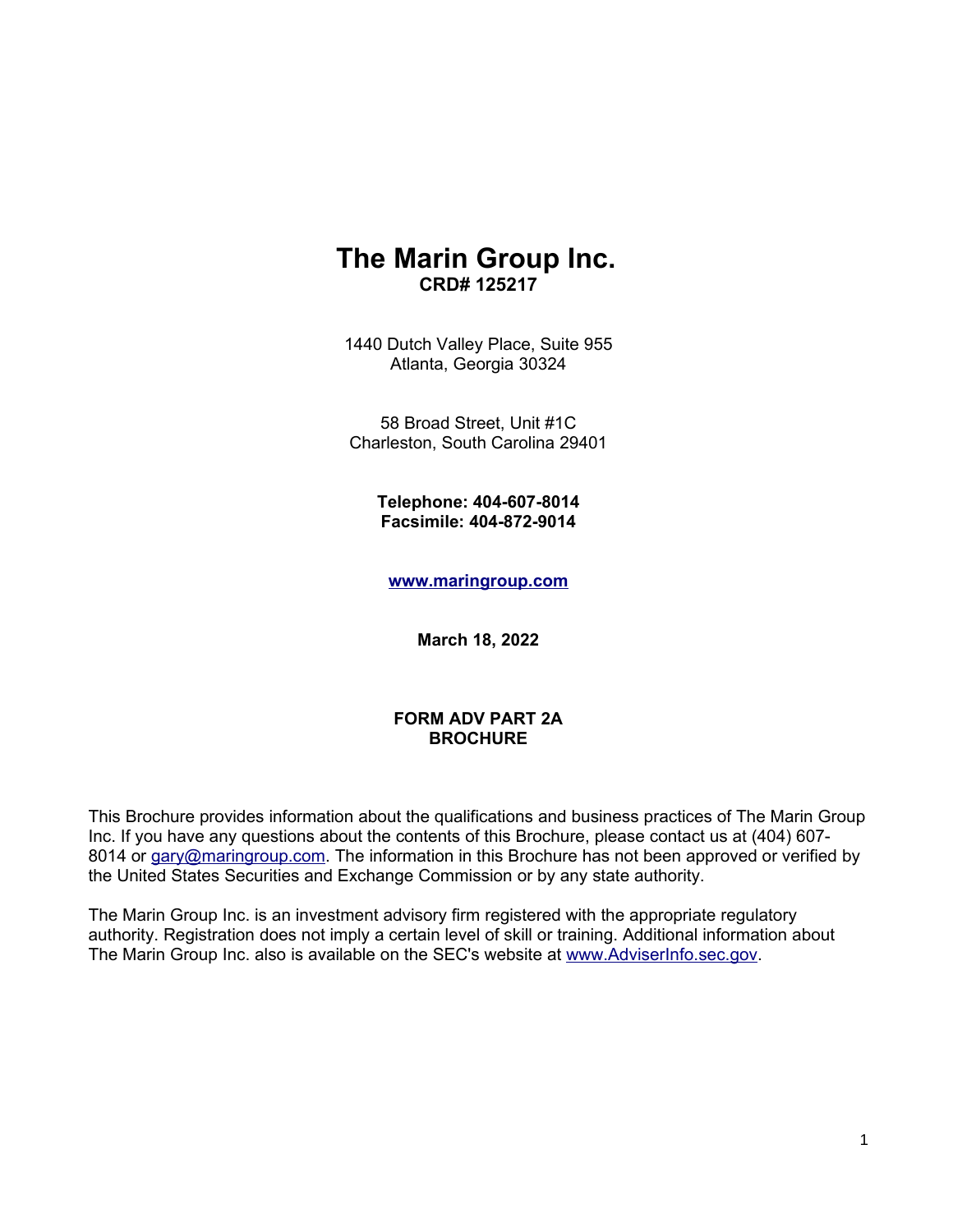## **Item 2 Summary of Material Changes**

Form ADV Part 2 requires registered investment advisers to amend their brochure when information becomes materially inaccurate. If there are any material changes to an adviser's disclosure brochure, the adviser is required to notify you and provide you with a description of the material changes.

Since the filing of our last annual updating amendment, dated March 16, 2021 we have made the following material changes:

#### **IRA Rollover Recommendations**

Effective December 20, 2021 (or such later date as the US Department of Labor ("DOL") Field Assistance Bulletin 2018-02 ceases to be in effect), for purposes of complying with the DOL's Prohibited Transaction Exemption 2020-02 ("PTE 2020-02") where applicable, we are providing the following acknowledgment to you.

When we provide investment advice to you regarding your retirement plan account or individual retirement account, we are fiduciaries within the meaning of Title I of the Employee Retirement Income Security Act and/or the Internal Revenue Code, as applicable, which are laws governing retirement accounts. The way we make money creates some conflicts with your interests, so we operate under a special rule that requires us to act in your best interest and not put our interest ahead of yours. Under this special rule's provisions, we must:

- Meet a professional standard of care when making investment recommendations (give prudent advice);
- Never put our financial interests ahead of yours when making recommendations (give loyal advice);
- Avoid misleading statements about conflicts of interest, fees, and investments;
- Follow policies and procedures designed to ensure that we give advice that is in your best interest;
- Charge no more than is reasonable for our services; and
- Give you basic information about conflicts of interest.

We benefit financially from the rollover of your assets from a retirement account to an account that we manage or provide investment advice, because the assets increase our assets under management and, in turn, our advisory fees. As a fiduciary, we only recommend a rollover when we believe it is in your best interest.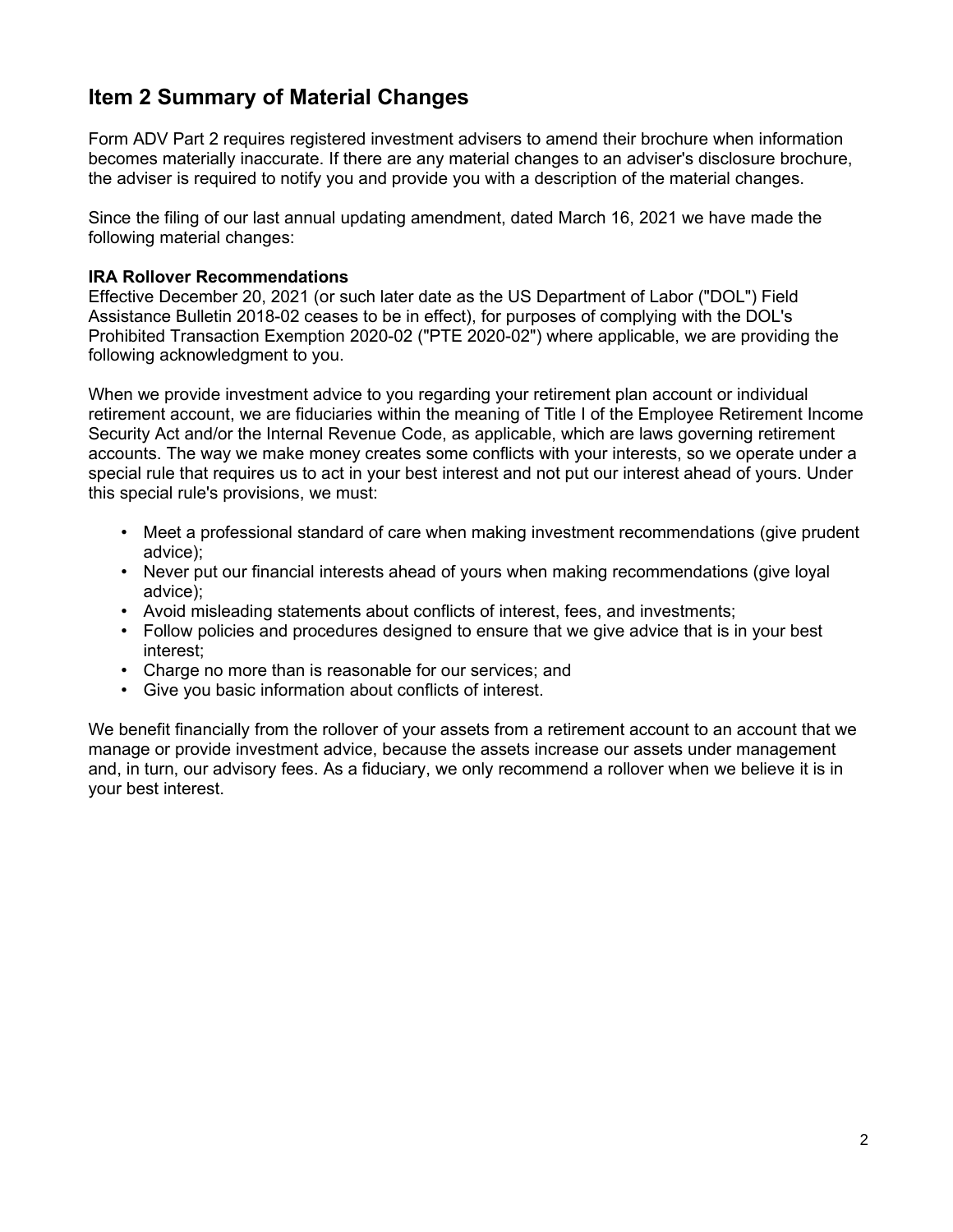# **Item 3 Table of Contents**

| Item 1 Cover Page                                                                             | Page 1  |
|-----------------------------------------------------------------------------------------------|---------|
| CRD# 125217                                                                                   | Page 1  |
| Item 2 Summary of Material Changes                                                            | Page 2  |
| Item 3 Table of Contents                                                                      | Page 3  |
| Item 4 Advisory Business                                                                      | Page 4  |
| Item 5 Fees and Compensation                                                                  | Page 6  |
| Item 6 Performance-Based Fees and Side-By-Side Management                                     | Page 7  |
| Item 7 Types of Clients                                                                       | Page 7  |
| Item 8 Methods of Analysis, Investment Strategies and Risk of Loss                            | Page 8  |
| Item 9 Disciplinary Information                                                               | Page 12 |
| Item 10 Other Financial Industry Activities and Affiliations                                  | Page 12 |
| Item 11 Code of Ethics, Participation or Interest in Client Transactions and Personal Trading | Page 12 |
| Item 12 Brokerage Practices                                                                   | Page 13 |
| Item 13 Review of Accounts                                                                    | Page 14 |
| Item 14 Client Referrals and Other Compensation                                               | Page 15 |
| Item 15 Custody                                                                               | Page 15 |
| Item 16 Investment Discretion                                                                 | Page 15 |
| Item 17 Voting Client Securities                                                              | Page 16 |
| Item 18 Financial Information                                                                 | Page 16 |
| Item 19 Requirements for State-Registered Advisers                                            | Page 17 |
| Item 20 Additional Information                                                                | Page 17 |
|                                                                                               |         |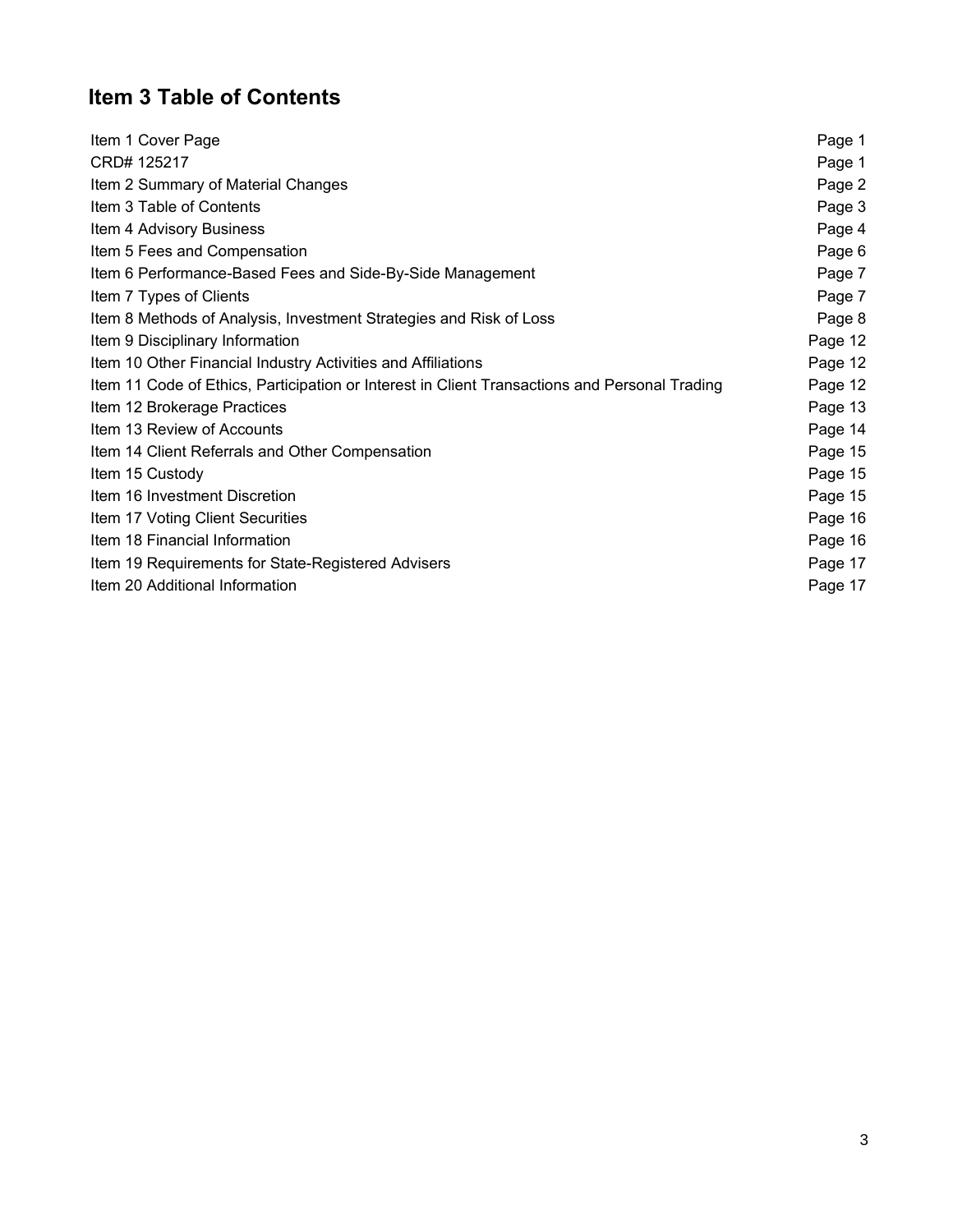## **Item 4 Advisory Business**

The Marin Group Inc. is a registered investment adviser primarily based in Atlanta, Georgia, with a branch located in Charleston, South Carolina. We are organized as a corporation under the laws of the State of Georgia, and have been providing investment advisory services since 1996. We are primarily owned by Gary Gerald, Herman Armin, and Dianne Martin.

The following paragraphs describe our services and fees. Refer to the description of each investment advisory service listed below for information on how we tailor our advisory services to your individual needs. As used in this brochure, the words "TMG," "we," "our," and "us" refer to The Marin Group Inc. and the words "you," "your," and "client" refer to you as either a client or prospective client of our firm.

#### **Financial Planning Services**

Our financial planning services will typically involve providing a variety of services, principally advisory in nature, to clients regarding the management of their financial resources based upon an analysis of their individual needs. We will first conduct a complimentary initial consultation. During or after the initial consultation, if you decide to engage us for financial planning services, additional meetings will be conducted, during which pertinent information about your financial circumstances and objectives is collected. Once such information has been reviewed and analyzed, a written financial plan designed to achieve your stated financial goals and objectives will be produced and presented. The primary objective of this process is to allow us to assist you in developing a strategy for the management of income, assets and liabilities that is successful in meeting your financial goals and objectives.

Financial planning services will typically involve providing financial plan unique to each client that reviews estate planning (wills, trusts, heirs, charities, insurance), retirement planning (investments, employer-sponsored plan, annuities, IRAs), income protection (disability, asset protection, insurance, healthcare planning, long-term care), assistance to children (college) and assistance to parents (medical and retirement living).

You are under no obligation to act on our financial planning recommendations. Should you choose to act on any of our recommendations, you are not obligated to implement the financial plan through any of our other investment advisory services. Moreover, you may act on our recommendations by placing securities transactions with any brokerage firm.

#### **Portfolio Management**

We offer discretionary portfolio management services. Our investment advice is tailored to meet our clients' needs and investment objectives.

If you participate in our discretionary portfolio management services, we require you to grant our firm discretionary authority to manage your account. Discretionary authorization will allow us to determine the specific securities, and the amount of securities, to be purchased or sold for your account without your approval prior to each transaction. Discretionary authority is typically granted by the investment advisory agreement you sign with our firm and the appropriate trading authorization forms.

You may limit our discretionary authority (for example, limiting the types of securities that can be purchased or sold for your account) by providing our firm with your restrictions and guidelines in writing.

We manage your account on an individual basis. Portfolios within the same objective may, at any given time, differ as to specific securities and cash levels. Further retractions and guidelines imposed by clients affect the composition and performance of the portfolios. For these reasons, performance of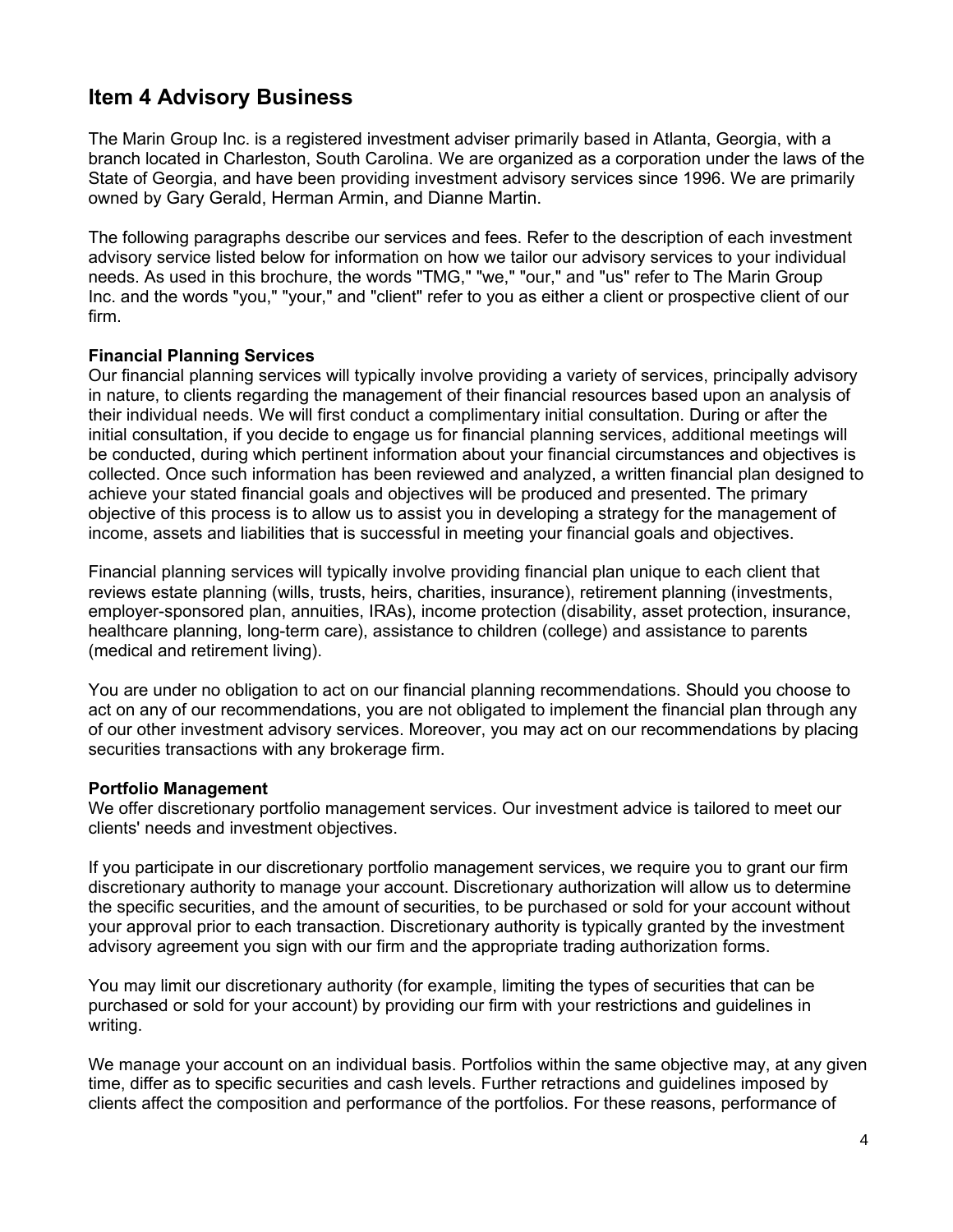portfolios within the same objective may differ, and you should not expect that the performance of your portfolio to be identical to that of the average TMG client with the same objective. Once a portfolio is constructed, we will provide continuous supervision and re-balancing as changes in market conditions and in your financial circumstances require.

#### **Wrap Fee Programs**

We do not participate in any wrap fee program.

#### **Types of Investments**

We offer advice on equity securities, corporate debt securities (other than commercial paper), certificates of deposit, municipal securities, mutual fund shares, United States government securities, money market funds, REITs and ETFs.

Additionally, we may advise you on various types of investments based on your stated goals and objectives. We may also provide advice on any type of investment held in your portfolio at the inception of our advisory relationship.

#### **IRA Rollover Recommendations**

Effective December 20, 2021 (or such later date as the US Department of Labor ("DOL") Field Assistance Bulletin 2018-02 ceases to be in effect), for purposes of complying with the DOL's Prohibited Transaction Exemption 2020-02 ("PTE 2020-02") where applicable, we are providing the following acknowledgment to you.

When we provide investment advice to you regarding your retirement plan account or individual retirement account, we are fiduciaries within the meaning of Title I of the Employee Retirement Income Security Act and/or the Internal Revenue Code, as applicable, which are laws governing retirement accounts. The way we make money creates some conflicts with your interests, so we operate under a special rule that requires us to act in your best interest and not put our interest ahead of yours. Under this special rule's provisions, we must:

- Meet a professional standard of care when making investment recommendations (give prudent advice);
- Never put our financial interests ahead of yours when making recommendations (give loyal advice);
- Avoid misleading statements about conflicts of interest, fees, and investments;
- Follow policies and procedures designed to ensure that we give advice that is in your best interest;
- Charge no more than is reasonable for our services; and
- Give you basic information about conflicts of interest.

We benefit financially from the rollover of your assets from a retirement account to an account that we manage or provide investment advice, because the assets increase our assets under management and, in turn, our advisory fees. As a fiduciary, we only recommend a rollover when we believe it is in your best interest.

#### **Assets Under Management**

As of December 31, 2021, we provide continuous management services for \$82,308,392 in client assets on a discretionary basis.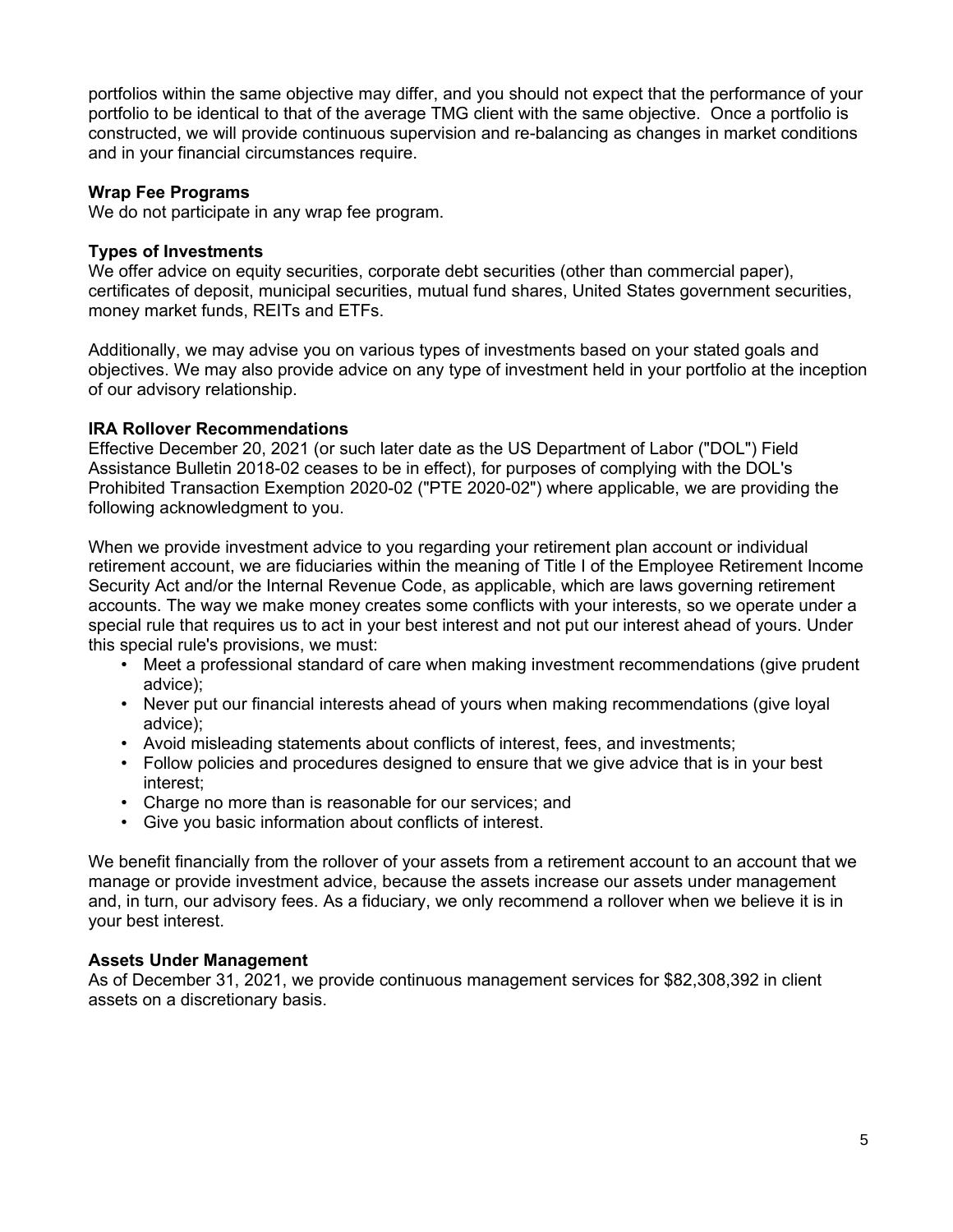## **Item 5 Fees and Compensation**

#### **Portfolio Management Services**

Our fee for portfolio management services is based on a percentage of the assets in your account and is set forth in the following annual fee schedule:

| <b>Annual Fee Schedule</b>              |                                 |              |  |
|-----------------------------------------|---------------------------------|--------------|--|
| <b>Assets Under Management</b>          | <b>Quarterly Fee Annual Fee</b> |              |  |
| Up to \$100,000.00                      | 0.3125%                         | 1.25%        |  |
| Next \$100,000.01 to \$250,000.00       | 0.275%                          | 1.10%        |  |
| Next \$250,000.01 to \$1,000,000.00     | 0.25%                           | 1.00%        |  |
| Next \$1,000,000.01 to \$150,000,000.00 | 0.225%                          | 0.90%        |  |
| Over \$150,000,000.00                   | O                               | $\mathbf{0}$ |  |

The fees are assessed a tiered percentage rate based on the value of the account. Accordingly, as an example, if an account is valued at \$250,000, the first \$100,000 would be charged 1.25% annually, while the balance of \$150,000 would be assessed the lower fee of 1.10% per year.

The fee will be calculated and charged on a quarterly basis, in arrears, based upon the market value of your assets on the last day of the previous quarter. If management begins after the start of a quarter, fees will be prorated accordingly. We reserves the right to discount fees based on the needs and circumstances of clients. We may also provide a financial plan at no additional cost at our sole discretion. All of the above-referenced fees are negotiable. Lower fees for comparable services may be available from other sources.

At our discretion, we may combine the account values of family members living in the same household to determine the applicable advisory fee. For example, we may combine account values for you and your minor children, joint accounts with your spouse, and other types of related accounts. Combining account values may increase the asset total, which may result in your paying a reduced advisory fee based on the available breakpoints in our fee schedule stated above.

We will deduct our fee directly from your account through the qualified custodian holding your funds and securities. We will deduct our advisory fee only when the following requirements are met:

- You provide our firm with written authorization permitting the fees to be paid directly from your account held by the qualified custodian;
- We send you an invoice showing the amount of the fee, the value of the assets on which the fee is based, the time period covered by the fee, and the specific manner in which the fee was calculated; and
- The qualified custodian agrees to send you a statement, at least quarterly, indicating all amounts disbursed from your account including the amount of the advisory fee paid directly to our firm.

We encourage you to reconcile our invoices with the statement(s) you receive from the qualified custodian. If you find any inconsistent information between our invoice and the statement(s) you receive from the qualified custodian call our main office number located on the cover page of this brochure.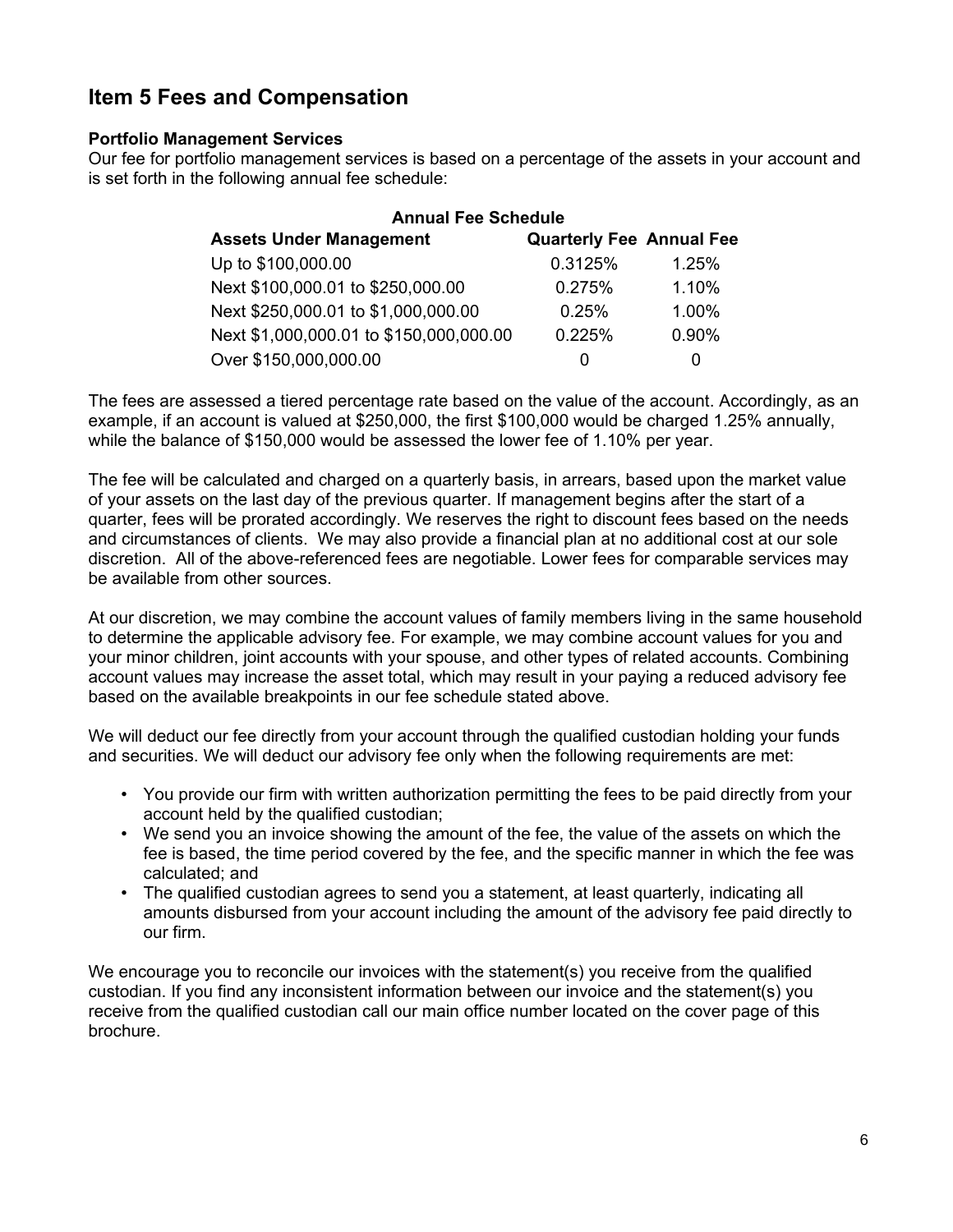You may terminate the portfolio management agreement without penalty within five (5) business days of entering into the agreement. After that, either party may terminate the agreement upon 30 days written notice. You will incur a pro rata charge for services rendered prior to the termination of the portfolio management agreement, which means you will incur advisory fees only in proportion to the number of days in the quarter for which you are a client.

#### **Financial Planning Services**

We charge a fixed fee for a financial plan of \$2,000.00. At the beginning of the engagement we collect \$500.00. The remainder is due upon delivery of the plan. The fee is negotiable depending upon the complexity and scope of the plan, your financial situation, and your objectives. We do not require you to pay fees six or more months in advance. Should the engagement last longer than six months between acceptance of financial planning agreement and delivery of the financial plan, any prepaid unearned fees will be promptly returned to you less a pro rata charge for bona fide financial planning services rendered to date.

We will not require prepayment of a fee more than six months in advance and in excess of \$500.

You may terminate your request for a financial plan without penalty within five (5) business days of signing the Financial Planning Agreement. Clients terminating after five (5) business days will be obligated to pay a pro-rata share of the fee for any financial planning services performed prior to such termination. If the refund amount is less than any installment fee that has been paid, we will return a pro-rata share to you.

#### **Additional Fees and Expenses**

As part of our investment advisory services to you, we may invest, or recommend that you invest, in mutual funds and exchange traded funds. The fees that you pay to our firm for investment advisory services are separate and distinct from the fees and expenses charged by mutual funds or exchange traded funds (described in each fund's prospectus) to their shareholders. These fees will generally include a management fee and other fund expenses. You will also incur transaction charges and/or brokerage fees when purchasing or selling securities. These charges and fees are typically imposed by the broker-dealer or custodian through whom your account transactions are executed. We do not share in any portion of the brokerage fees/transaction charges imposed by the broker-dealer or custodian. To fully understand the total cost you will incur, you should review all the fees charged by mutual funds, exchange traded funds, our firm, and others. For information on our brokerage practices, refer to the *Brokerage Practices* section of this brochure.

## **Item 6 Performance-Based Fees and Side-By-Side Management**

We do not accept performance-based fees or participate in side-by-side management. Performancebased fees are fees that are based on a share of a capital gains or capital appreciation of a client's account. Side-by-side management refers to the practice of managing accounts that are charged performance-based fees while at the same time managing accounts that are not charged performancebased fees. Our fees are calculated as described in the *Fees and Compensation* section above, and are not charged on the basis of a share of capital gains upon, or capital appreciation of, the funds in your advisory account.

## **Item 7 Types of Clients**

We generally provide investment advisory services to individuals (other than high net worth individuals) and high net worth individuals.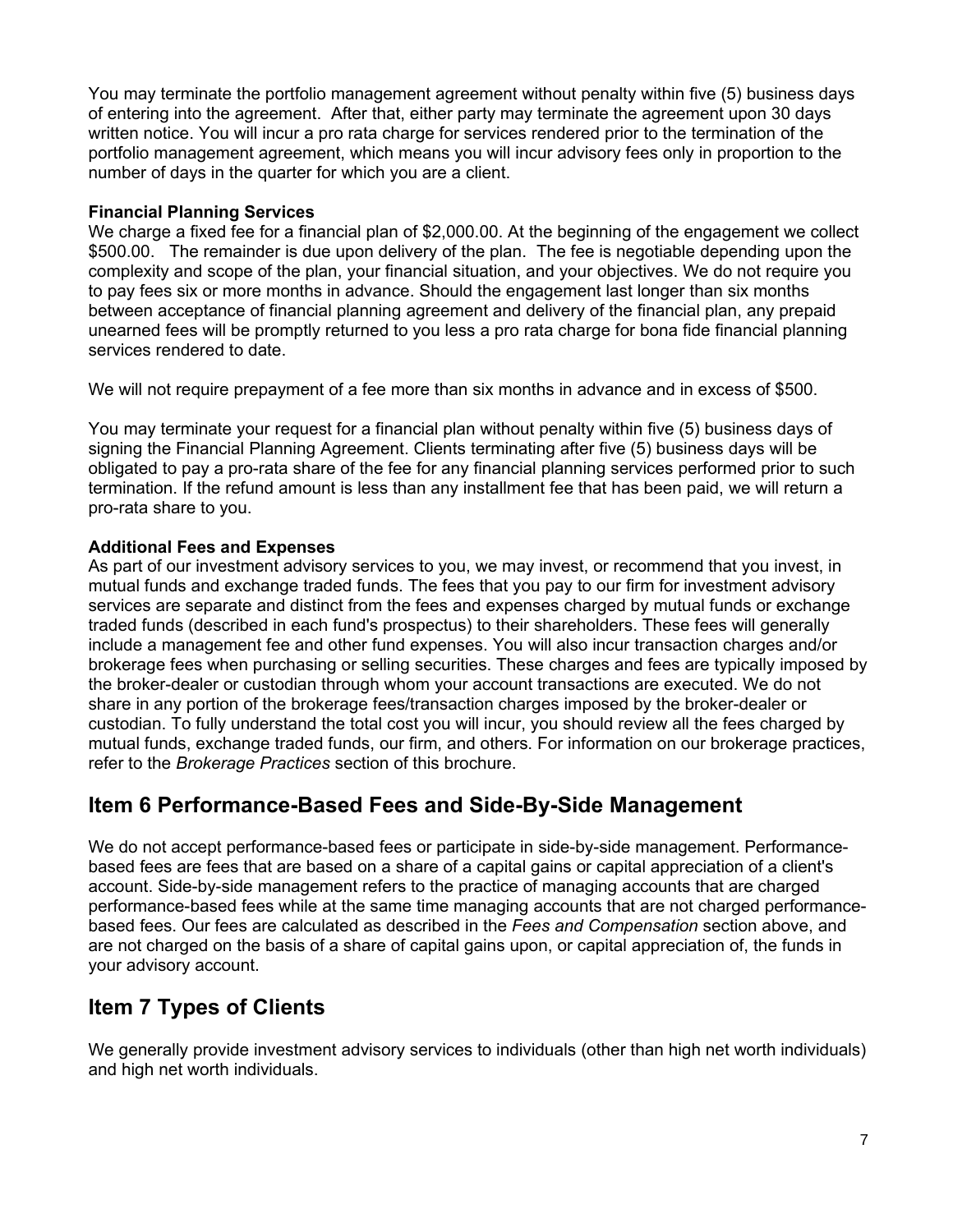The minimum account size for separately managed accounts is generally \$100,000.00. We reserve the right, in its sole discretion, to allow reduction or waiver of the minimum initial investment. There is no minimum account size for financial planning services.

### **Item 8 Methods of Analysis, Investment Strategies and Risk of Loss**

#### **Methods of Analysis**

We employ fundamental and technical analysis as the primary methods for analyzing investment holdings to analyze the attainment of our clients' stated investment goals and objectives.

Fundamental analysis involves analyzing a company's financial statements and health, its management and competitive advantages, and its competitors and markets. Fundamental analysis is performed on historical and present data but with the goal of making financial forecasts. There are several possible objectives: to conduct a company stock valuation and predict its probable price evolution; to make a projection on its business performance; to evaluate its management and make internal business decisions; and to calculate its credit risk. Fundamental analysis does not attempt to anticipate market movements. This presents a potential risk as the price of a security can move up or down along with the overall market regardless of the economic and financial factors considered in evaluating stock.

Technical analysis is a method of evaluating securities by relying on the assumption that market data, such as charts of price, volume and open interest can help predict future (usually short-term) market trends. Technical analysis assumes that market psychology influences trading in a way that enables predicting when a stock will rise or fall. The technical indicators that we may consider include, but are not limited to, price, volume, momentum, relative strength, sector/group strength and moving averages. Technical analysis does not consider the underlying financial condition of a company. This presents a risk that a poorly-managed or financially unsound company may underperform regardless of market movement.

We may use charts, moving averages and trading volumes to formulate and implement investment strategies.

**Long-Term Purchases** - securities purchased with the expectation that the value of those securities will grow over a relatively long period of time, generally greater than one year.

**Risk:** Using a long-term purchase strategy generally assumes the financial markets will go up in the long-term which may not be the case. There is also the risk that the segment of the market that you are invested in or perhaps just your particular investment will go down over time even if the overall financial markets advance. Purchasing investments long-term may create an opportunity cost - "locking-up" assets that may be better utilized in the short-term in other investments.

**Short-Term Purchases** - securities purchased with the expectation that they will be sold within a relatively short period of time, generally less than one year, to take advantage of the securities' shortterm price fluctuations.

**Risk:** Using a short-term purchase strategy generally assumes that we can predict how financial markets will perform in the short-term which may be very difficult and will incur a disproportionately higher amount of transaction costs compared to long-term trading. There are many factors that can affect financial market performance in the short-term (such as short-term interest rate changes, cyclical earnings announcements, etc.) but may have a smaller impact over longer periods of times.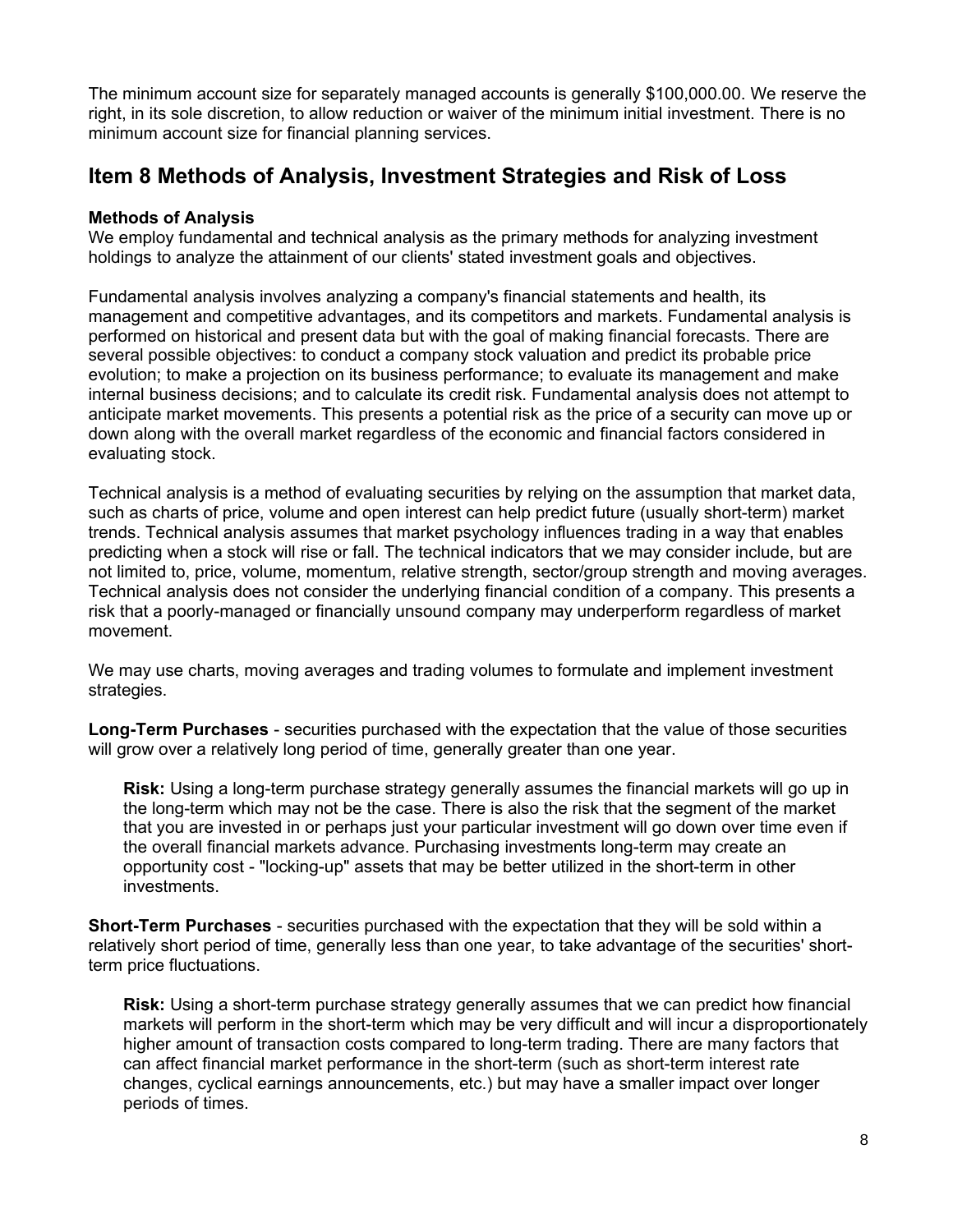Our investment strategies and advice may vary depending upon each client's specific financial situation. As such, we determine investments and allocations based upon your predefined objectives, risk tolerance, time horizon, financial information, liquidity needs and other various suitability factors. Your restrictions and guidelines may affect the composition of your portfolio. **It is important that you notify us immediately with respect to any material changes to your financial circumstances, including for example, a change in your current or expected income level, tax circumstances, or employment status.**

#### **Investment Strategies**

We employ a proprietary method of investment management called "Cycle Investing" which seeks to keep monies invested in stocks that are within industry groups that are receiving the most benefit from the current stage of the economic cycle. The market is made up of both growth and value stocks, and growth tends to outperform when value underperforms (and vice versa). Thus, it makes sense that committing to only one of these types of stocks would cause a portfolio to underperform or just equal the broad market's return over the long term. The recent explosion of companies wanting to be a manager of money managers shows the need for having exposure to both types of stocks. Unfortunately in these programs managers often drift from their particular style and come up with a new definition of growth or value to be able to own the hottest stocks of the day. We believe this results in duplication of ownership in certain stocks and defeats the purpose behind the whole program.

We have clearly defined models that screen for growth, value or new technology stocks and also guide our buy-sell decisions. We take a "top down" approach to decide what cycle we are in and what stocks are the most likely to perform the best.

Managed account investments may include, but are not limited to, equity securities, debt and other income securities, exchange traded funds, options transactions, and emerging markets securities.

#### **Risk of Loss**

Notwithstanding the method of analysis or investment strategy employed by us, investments are subject to risk of devaluation or loss that clients should be prepared to bear. We want investors to be aware that there are different events that can affect the value of your assets or portfolio including, but not limited to, changes in financial status of companies, market fluctuations, changes in exchange rates, trading suspensions and delays, economic reports, and natural disasters.

All investment programs have certain risks that are borne by the investor. Our investment approach constantly keeps the risk of loss in mind. Investors face the following investment risks:

- Interest-rate Risk: Fluctuations in interest rates may cause investment prices to fluctuate. For example, when interest rates rise, yields on existing bonds become less attractive, causing their market values to decline.
- Market Risk: The price of a security, bond, or mutual fund may drop in reaction to tangible and intangible events and conditions. This type of risk is caused by external factors independent of a security's particular underlying circumstances. For example, political, economic, and social conditions may trigger market events.
- Inflation Risk: When any type of inflation is present, a dollar will be worth more today than a dollar next year, because purchasing power is eroding at the rate of inflation.
- Currency Risk: Overseas investments are subject to fluctuations in the value of the dollar against the currency of the investment's originating country. This is also referred to as exchange rate risk.
- Reinvestment Risk: This is the risk that future proceeds from investments may have to be reinvested at a potentially lower rate of return (i.e. interest rate). This primarily relates to fixed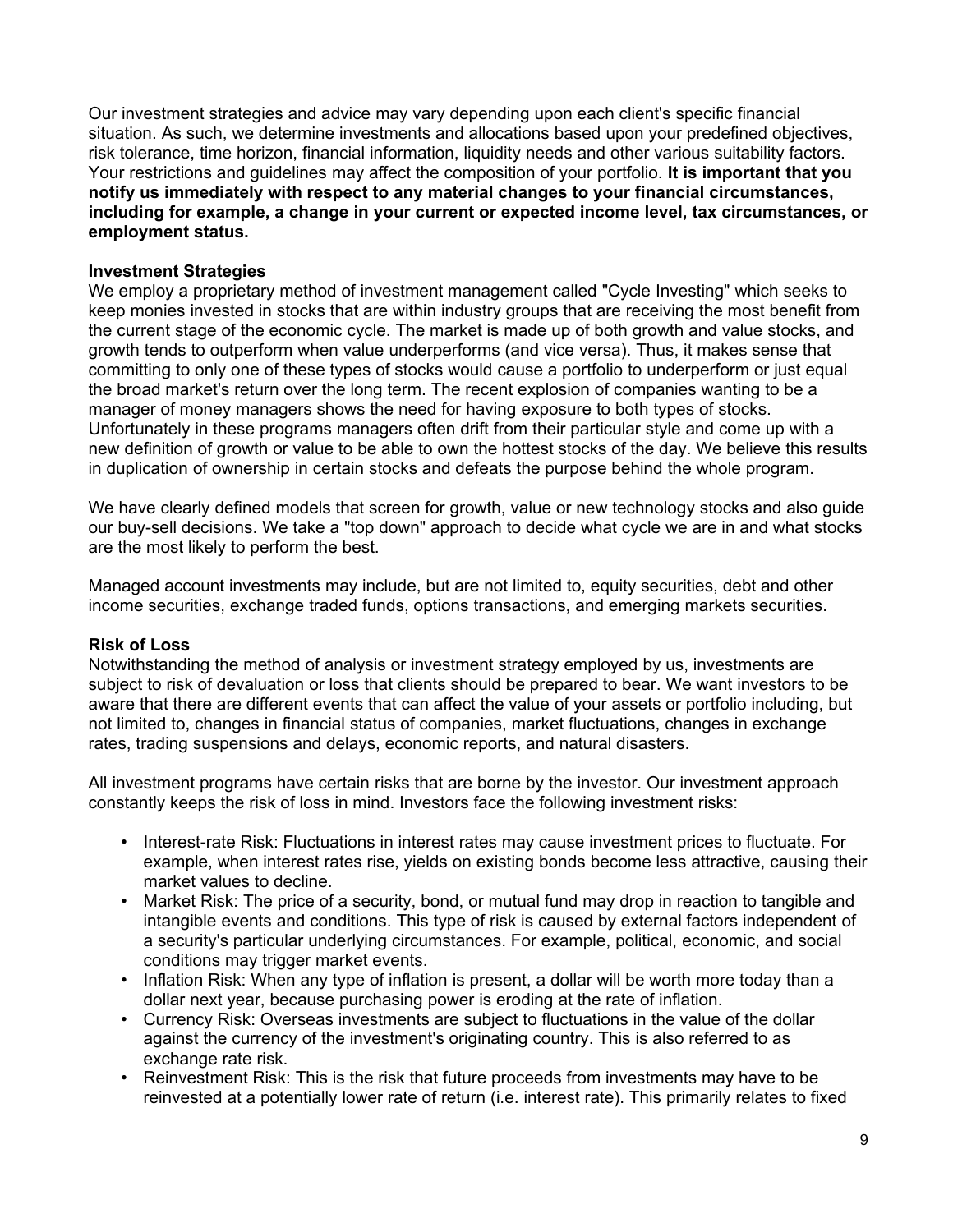income securities.

- Business Risk: These risks are associated with a particular industry or a particular company within an industry. For example, oil-drilling companies depend on finding oil and then refining it, a lengthy process, before they can generate a profit. They carry a higher risk of profitability than an electric company, which generates its income from a steady stream of customers who buy electricity no matter what the economic environment is like.
- Liquidity Risk: Liquidity is the ability to readily convert an investment into cash. Generally, assets are more liquid if many traders are interested in a standardized product. For example, Treasury Bills are highly liquid, while real estate properties are not.
- Financial Risk: Excessive borrowing to finance a business' operations increases the risk of profitability, because the company must meet the terms of its obligations in good times and bad. During periods of financial stress, the inability to meet loan obligations may result in bankruptcy and/or a declining market value.
- Options Risk: A small investment in options could have a potentially large impact on an investor's performance. The use of options involves risks different from, or possibly greater than, the risks associated with investing directly in the underlying assets. Derivatives can be highly volatile, illiquid and difficult to value, and there is the risk that a hedging technique will fail if changes in the value of a derivative held by an investor do not correlate with the securities being hedged.

While this information provides a synopsis of the events that may affect your investments, this listing is not exhaustive. We want you to understand that there are inherent risks associated with investing and depending on the risk occurrence; you may suffer loss of all or part of your principal investment.

#### **Recommendation of Particular Types of Securities**

We recommend various types of securities and we do not primarily recommend one particular type of security over another since each client has different needs and different tolerance for risk. Each type of security has its own unique set of risks associated with it and it would not be possible to list here all of the specific risks of every type of investment. Even within the same type of investment, risks can vary widely. However, in very general terms, the higher the anticipated return of an investment, the higher the risk of loss associated with the investment. A description of the types of securities we may recommend to you and some of their inherent risks are provided below.

**Money Market Funds:** A money market fund is technically a security. The fund managers attempt to keep the share price constant at \$1/share. However, there is no guarantee that the share price will stay at \$1/share. If the share price goes down, you can lose some or all of your principal. The U.S. Securities and Exchange Commission ("SEC") notes that "While investor losses in money market funds have been rare, they are possible." In return for this risk, you should earn a greater return on your cash than you would expect from a Federal Deposit Insurance Corporation ("FDIC") insured savings account (money market funds are not FDIC insured). Next, money market fund rates are variable. In other words, you do not know how much you will earn on your investment next month. The rate could go up or go down. If it goes up, that may result in a positive outcome. However, if it goes down and you earn less than you expected to earn, you may end up needing more cash. A final risk you are taking with money market funds has to do with inflation. Because money market funds are considered to be safer than other investments like stocks, long-term average returns on money market funds tends to be less than long term average returns on riskier investments. Over long periods of time, inflation can eat away at your returns.

**Certificates of Deposit:** Certificates of deposit ("CD") are generally a safe type of investment since they are insured by the Federal Deposit Insurance Company ("FDIC") up to a certain amount. However, because the returns are generally low, there is risk that inflation outpaces the return of the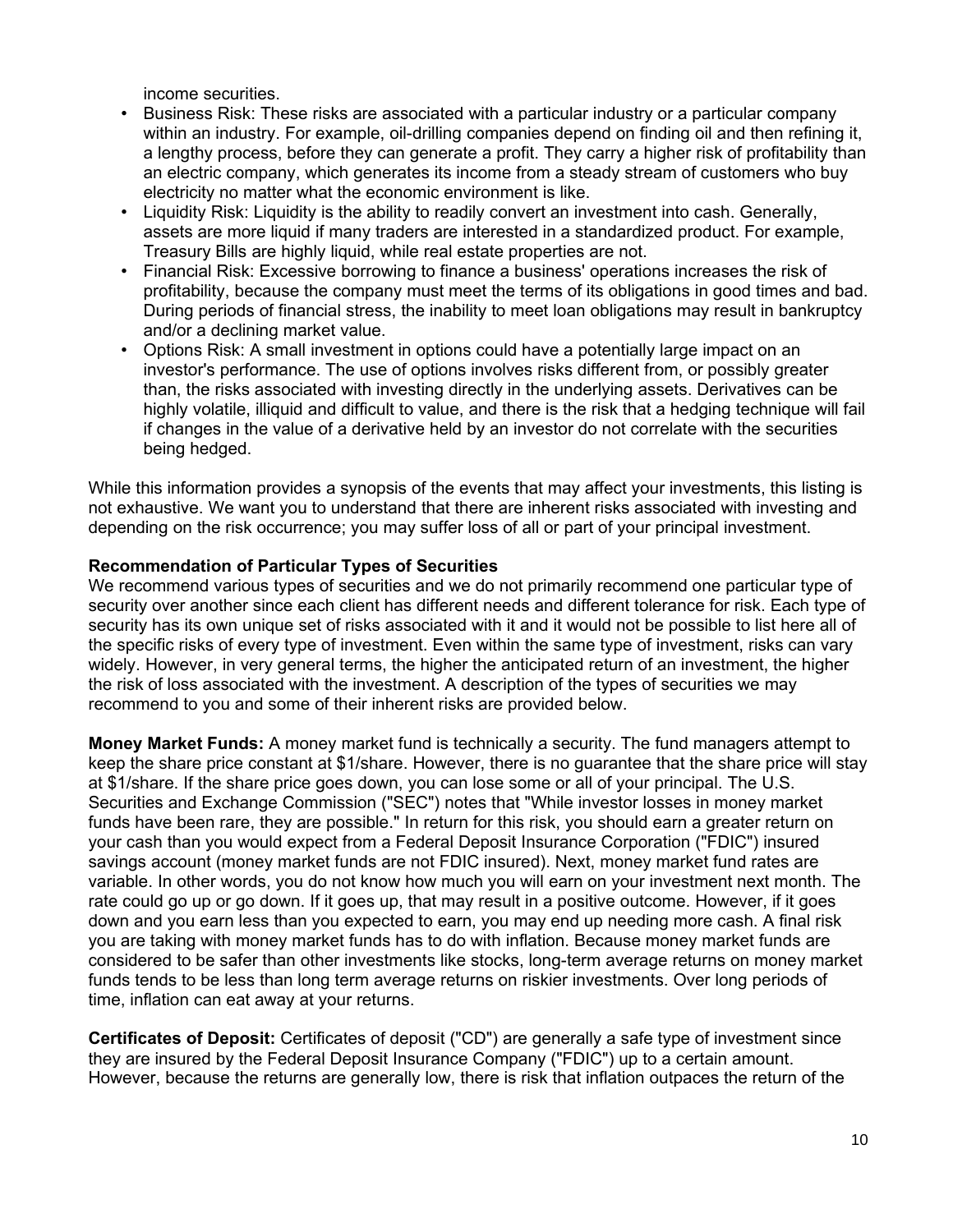CD. Certain CDs are traded in the market place and not purchased directly from a banking institution. In addition to trading risk, when CDs are purchased at a premium, the premium is not covered by the FDIC.

**Municipal Securities:** Municipal securities, while generally thought of as safe, can have significant risks associated with them including, but not limited to: the credit worthiness of the governmental entity that issues the bond; the stability of the revenue stream that is used to pay the interest to the bondholders; when the bond is due to mature; and, whether or not the bond can be "called" prior to maturity. When a bond is called, it may not be possible to replace it with a bond of equal character paying the same amount of interest or yield to maturity.

**Bonds:** Corporate debt securities (or "bonds") are typically safer investments than equity securities, but their risk can also vary widely based on: the financial health of the issuer; the risk that the issuer might default; when the bond is set to mature; and, whether or not the bond can be "called" prior to maturity. When a bond is called, it may not be possible to replace it with a bond of equal character paying the same rate of return.

**Stocks:** There are numerous ways of measuring the risk of equity securities (also known simply as "equities" or "stock"). In very broad terms, the value of a stock depends on the financial health of the company issuing it. However, stock prices can be affected by many other factors including, but not limited to the class of stock (for example, preferred or common); the health of the market sector of the issuing company; and, the overall health of the economy. In general, larger, better established companies ("large cap") tend to be safer than smaller start-up companies ("small cap") are but the mere size of an issuer is not, by itself, an indicator of the safety of the investment.

**Mutual Funds and Exchange Traded Funds:** Mutual funds and exchange traded funds ("ETF") are professionally managed collective investment systems that pool money from many investors and invest in stocks, bonds, short-term money market instruments, other mutual funds, other securities, or any combination thereof. The fund will have a manager that trades the fund's investments in accordance with the fund's investment objective. While mutual funds and ETFs generally provide diversification, risks can be significantly increased if the fund is concentrated in a particular sector of the market, primarily invests in small cap or speculative companies, uses leverage (i.e., borrows money) to a significant degree, or concentrates in a particular type of security (i.e., equities) rather than balancing the fund with different types of securities. ETFs differ from mutual funds since they can be bought and sold throughout the day like stock and their price can fluctuate throughout the day. The returns on mutual funds and ETFs can be reduced by the costs to manage the funds. Also, while some mutual funds are "no load" and charge no fee to buy into, or sell out of, the fund, other types of mutual funds do charge such fees which can also reduce returns. Mutual funds can also be "closed end" or "open end". So-called "open end" mutual funds continue to allow in new investors indefinitely whereas "closed end" funds have a fixed number of shares to sell which can limit their availability to new investors.

ETFs may have tracking error risks. For example, the ETF investment adviser may not be able to cause the ETF's performance to match that of its Underlying Index or other benchmark, which may negatively affect the ETF's performance. In addition, for leveraged and inverse ETFs that seek to track the performance of their Underlying Indices or benchmarks on a daily basis, mathematical compounding may prevent the ETF from correlating with performance of its benchmark. In addition, an ETF may not have investment exposure to all of the securities included in its Underlying Index, or its weighting of investment exposure to such securities may vary from that of the Underlying Index. Some ETFs may invest in securities or financial instruments that are not included in the Underlying Index, but which are expected to yield similar performance.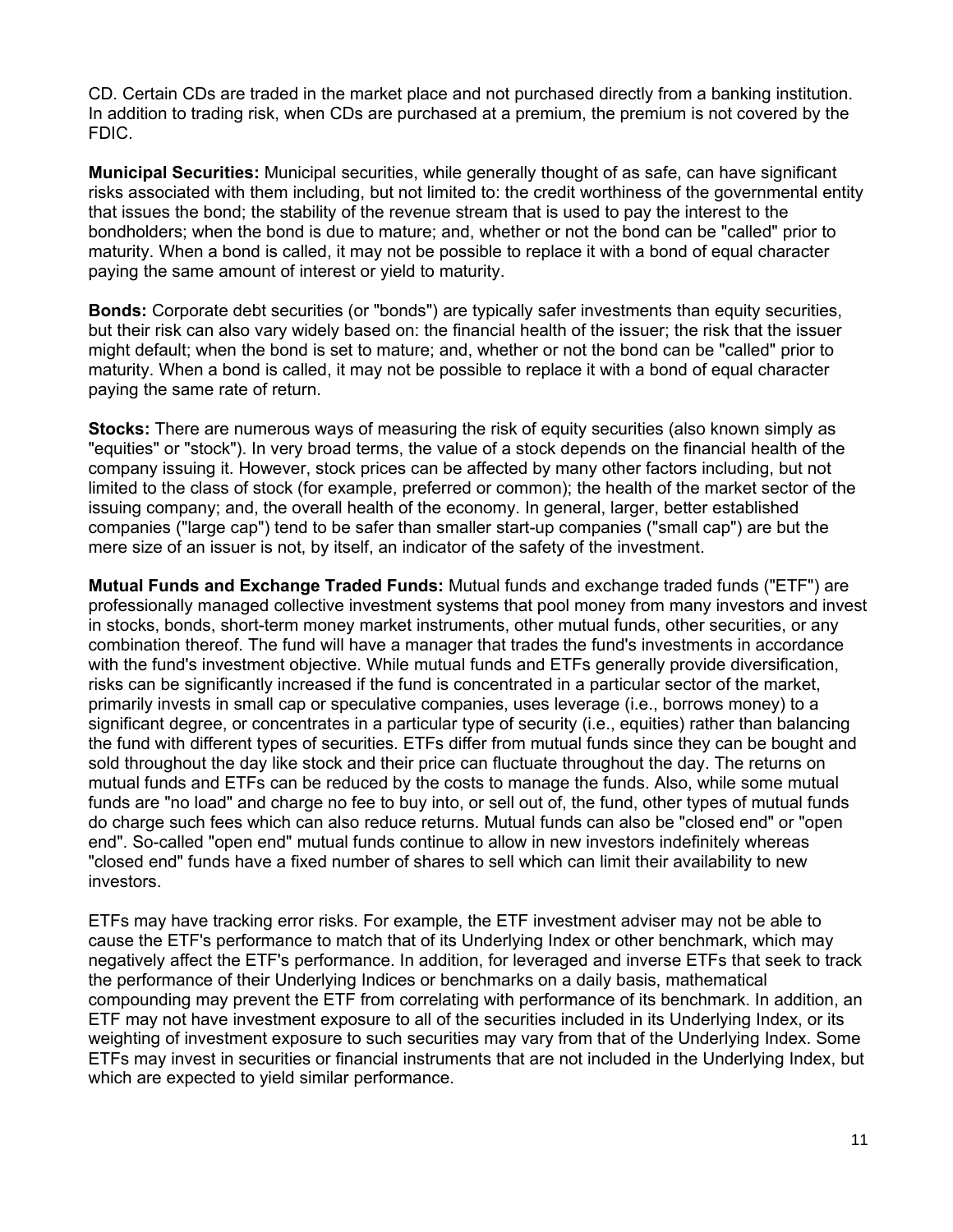**Real Estate Investment Trust:** A real estate investment trust ("REIT") is a corporate entity which invests in real estate and/or engages in real estate financing. A REIT reduces or eliminates corporate income taxes. REITs can be publicly or privately held. Public REITs may be listed on public stock exchanges. REITs are required to declare 90% of their taxable income as dividends, but they actually pay dividends out of funds from operations, so cash flow has to be strong or the REIT must either dip into reserves, borrow to pay dividends, or distribute them in stock (which causes dilution). After 2012, the IRS stopped permitting stock dividends. Most REITs must refinance or erase large balloon debts periodically. The credit markets are no longer frozen, but banks are demanding, and getting, harsher terms to re-extend REIT debt. Some REITs may be forced to make secondary stock offerings to repay debt, which will lead to additional dilution of the stockholders. Fluctuations in the real estate market can affect the REIT's value and dividends.

## **Item 9 Disciplinary Information**

We are required to disclose the facts of any legal or disciplinary events that are material to a client's evaluation of our advisory business or the integrity of our management. We do not have any required disclosures under this item.

## **Item 10 Other Financial Industry Activities and Affiliations**

We have not provided information on other financial industry activities and affiliations because we do not have any relationship or arrangement that is material to our advisory business or to our clients with any of the types of entities listed below.

- 1. broker-dealer, municipal securities dealer, or government securities dealer or broker;
- 2. investment company or other pooled investment vehicle (including a mutual fund, closed-end investment company, unit investment trust, private investment company or "hedge fund," and offshore fund);
- 3. other investment adviser or financial planner;
- 4. futures commission merchant, commodity pool operator, or commodity trading adviser;
- 5. banking or thrift institution;
- 6. accountant or accounting firm;
- 7. lawyer or law firm;
- 8. insurance company or agency;
- 9. pension consultant;
- 10.real estate broker or dealer; and/or
- 11.sponsor or syndicator of limited partnerships.

## **Item 11 Code of Ethics, Participation or Interest in Client Transactions and Personal Trading**

#### **Code of Ethics and Personal Trading**

We strive to comply with applicable laws and regulations governing our practices. Therefore, our Code of Ethics includes guidelines for professional standards of conduct for persons associated with our firm. Our goal is to protect your interests at all times and to demonstrate our commitment to our fiduciary duties of honesty, good faith, and fair dealing with you. All persons associated with our firm are expected to adhere strictly to these guidelines. Persons associated with our firm are also required to report any violations of our Code of Ethics. Additionally, we maintain and enforce written policies reasonably designed to prevent the misuse or dissemination of material, non-public information about you or your account holdings by persons associated with our firm.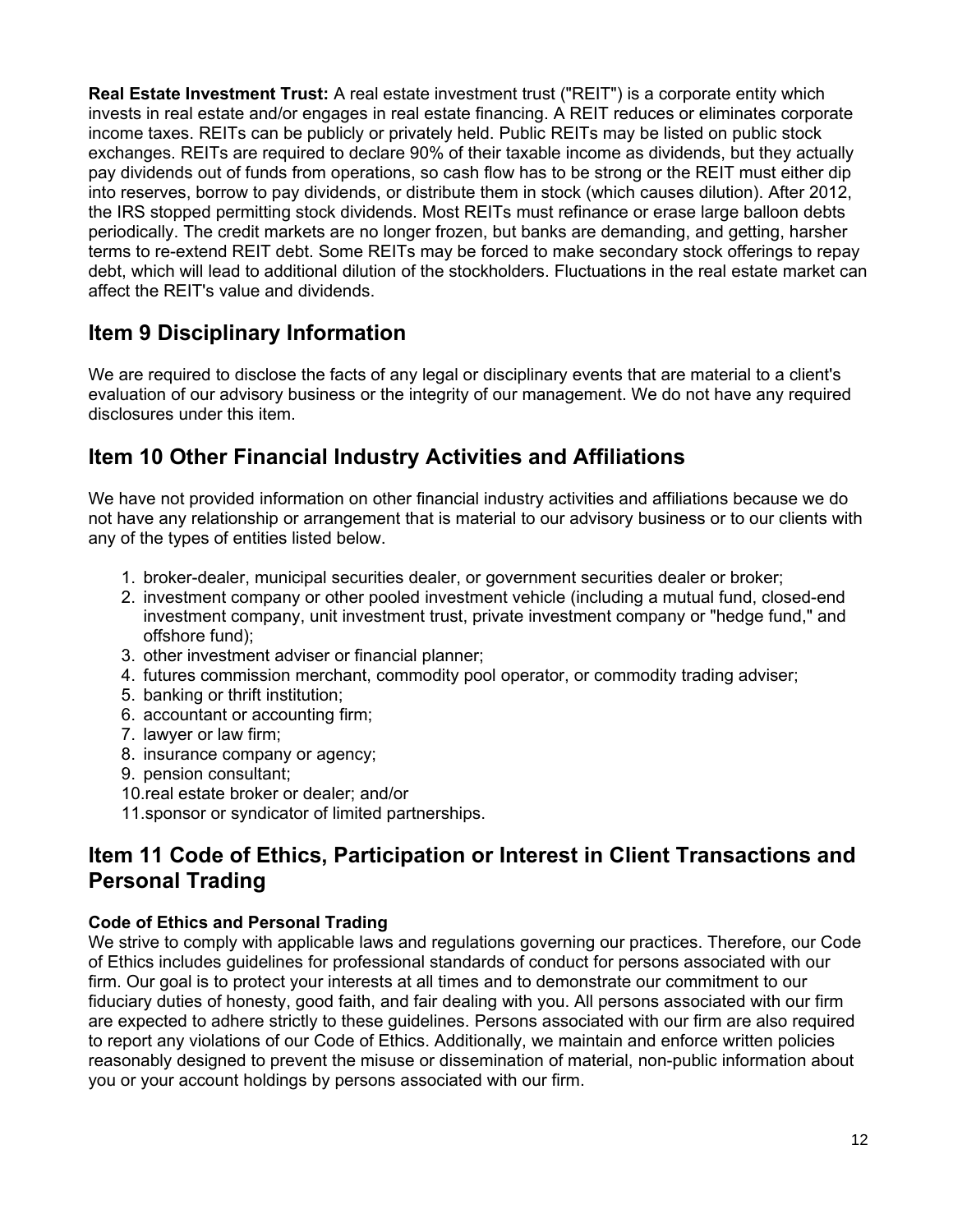Clients or prospective clients may obtain a copy of our Code of Ethics by contacting us at the telephone number on the cover page of this brochure.

#### **Participation or Interest in Client Transactions**

Neither our firm nor any persons associated with our firm has any material financial interest in client transactions beyond the provision of investment advisory services as disclosed in this brochure.

#### **Personal Trading Practices**

Our firm or persons associated with our firm may buy or sell the same securities that we recommend to you or securities in which you are already invested. A conflict of interest exists in such cases because we have the ability to trade ahead of you and potentially receive more favorable prices than you will receive. To mitigate this conflict of interest, it is our policy that neither our firm nor persons associated with our firm shall have priority over your account in the purchase or sale of securities.

#### **Aggregated Trading**

Our firm or persons associated with our firm may buy or sell securities for you at the same time we or persons associated with our firm buy or sell such securities for our own account. We may also combine our orders to purchase securities with your orders to purchase securities ("aggregated trading"). Refer to the *Brokerage Practices* section in this brochure for information on our aggregated trading practices.

A conflict of interest exists in such cases because we have the ability to trade ahead of you and potentially receive more favorable prices than you will receive. To eliminate this conflict of interest, it is our policy that neither our firm nor persons associated with our firm shall have priority over your account in the purchase or sale of securities.

### **Item 12 Brokerage Practices**

We recommend the brokerage and custodial services of Schwab (whether one or more "Custodian"). Your assets must be maintained in an account at a "qualified custodian," generally a broker-dealer or bank. In recognition of the value of the services the Custodian provides, you may pay higher commissions and/or trading costs than those that may be available elsewhere.

We seek to recommend a custodian/broker that will hold your assets and execute transactions on terms that are, overall, the most favorable compared to other available providers and their services. We consider various factors, including:

- Capability to buy and sell securities for your account itself or to facilitate such services.
- The likelihood that your trades will be executed.
- Availability of investment research and tools.
- Overall quality of services.
- Competitiveness of price.
- Reputation, financial strength, and stability.
- Existing relationship with our firm and our other clients.

#### **Research and Other Soft Dollar Benefits**

We do not have any soft dollar arrangements.

#### **Economic Benefits**

As a registered investment adviser, we have access to the institutional platform of your account custodian. As such, we will also have access to research products and services from your account custodian and/or other brokerage firm. These products may include financial publications, information about particular companies and industries, research software, and other products or services that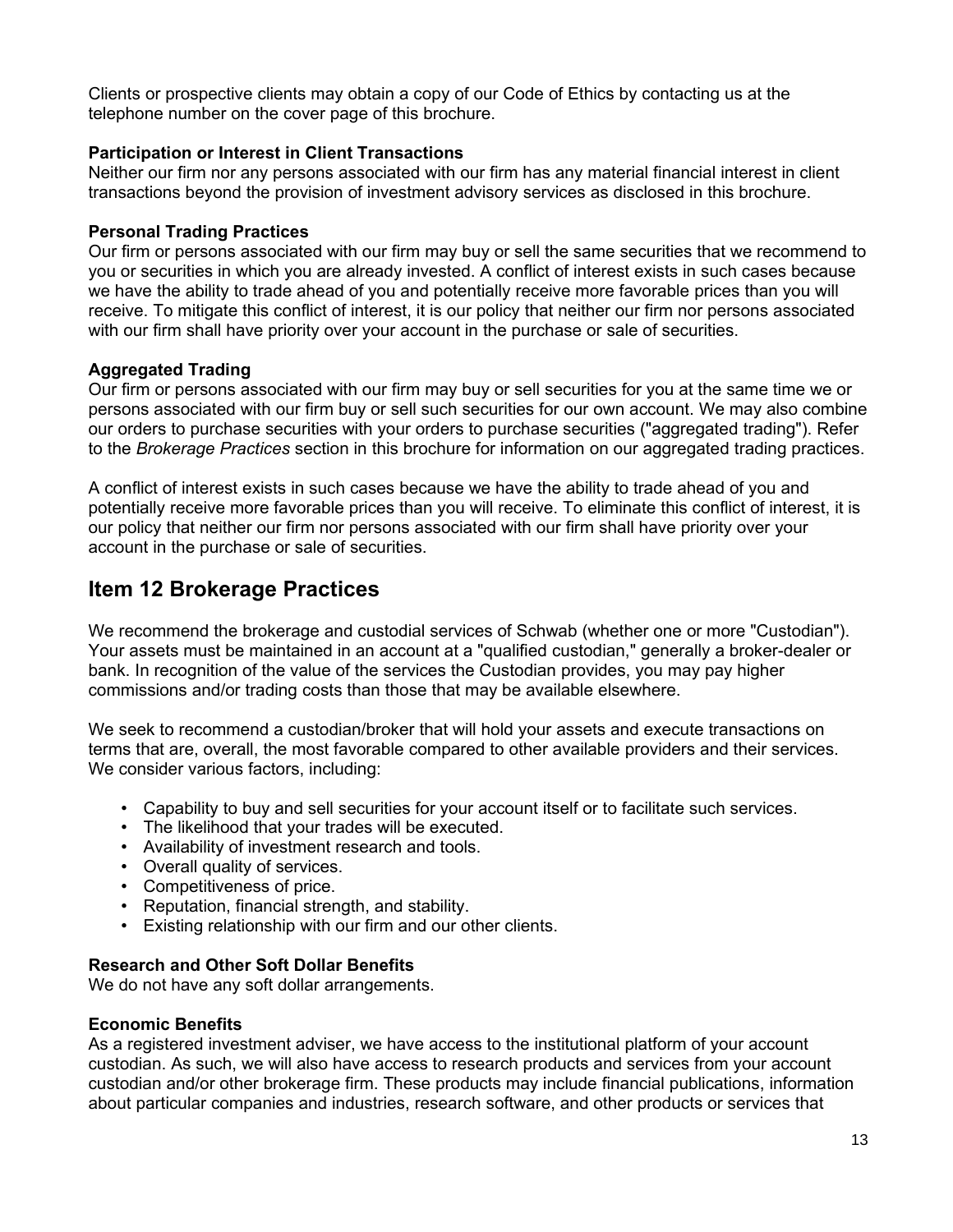provide lawful and appropriate assistance to our firm in the performance of our investment decisionmaking responsibilities. Such research products and services are provided to all investment advisers that utilize the institutional services platforms of these firms, and are not considered to be paid for with soft dollars. However, you should be aware that the commissions charged by a particular broker for a particular transaction or set of transactions may be greater than the amounts another broker who did not provide research services or products might charge.

#### **Brokerage for Client Referrals**

We do not receive client referrals from broker-dealers in exchange for cash or other compensation, such as brokerage services or research.

#### **Directed Brokerage**

We routinely require that you direct our firm to execute transactions through Schwab. As such, we may be unable to achieve the most favorable execution of your transactions and you may pay higher brokerage commissions than you might otherwise pay through another broker-dealer that offers the same types of services. Not all advisers require their clients to direct brokerage.

#### **Aggregated Trades**

We combine multiple orders for shares of the same securities purchased for discretionary advisory accounts we manage (this practice is commonly referred to as "aggregated trading"). We will then distribute a portion of the shares to participating accounts in a fair and equitable manner. Generally, participating accounts will pay a fixed transaction cost regardless of the number of shares transacted. In certain cases, each participating account pays an average price per share for all transactions and pays a proportionate share of all transaction costs on any given day. In the event an order is only partially filled, the shares will be allocated to participating accounts in a fair and equitable manner, typically in proportion to the size of each client's order. Accounts owned by our firm or persons associated with our firm may participate in aggregated trading with your accounts; however, they will not be given preferential treatment.

#### **Mutual Fund Share Classes**

Mutual funds are sold with different share classes, which carry different cost structures. Each available share class is described in the mutual fund's prospectus. When we purchase, or recommend the purchase of, mutual funds for a client, we select the share class that is deemed to be in the client's best interest, taking into consideration cost, tax implications, and other factors. When the fund is available for purchase at net asset value, we will purchase, or recommend the purchase of, the fund at net asset value. We also review the mutual funds held in accounts that come under our management to determine whether a more beneficial share class is available, considering cost, tax implications, and the impact of contingent deferred sales charges.

### **Item 13 Review of Accounts**

Gary Gerald and Dianne Martin review our client account activity on a continual basis and are responsible for conducting the review of all client accounts. The reviews consist of determining whether your investment goals and objectives are aligned with our investment strategies.

Additional reviews may be conducted based on various circumstances, including, but not limited to:

- contributions and withdrawals;
- year-end tax planning;
- market moving events:
- security specific events; and/or
- changes in your risk/return objectives.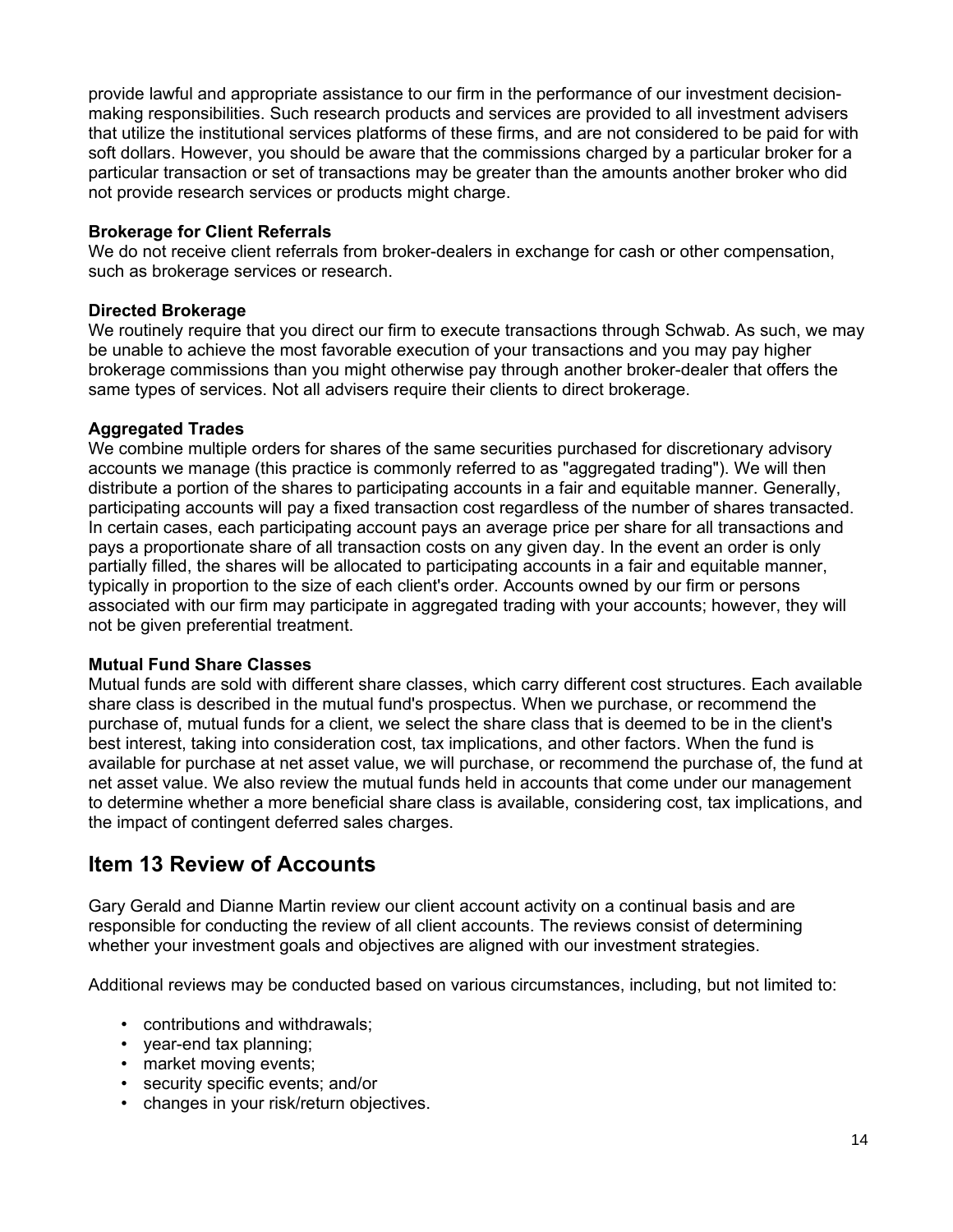The individuals conducting reviews may vary from time to time, as personnel join or leave our firm.

We will provide you with quarterly written reports in conjunction with account reviews. Reports we provide to you will contain relevant account and/or market-related information such as an inventory of account holdings and account performance, etc. You will receive trade confirmations and monthly or quarterly statements from your account custodian(s).

## **Item 14 Client Referrals and Other Compensation**

We do not receive any compensation from any third party in connection with providing investment advice to you nor do we compensate any individual or firm for client referrals.

Refer to the *Brokerage Practices* section above for disclosures on research and other benefits we may receive resulting from our relationship with your account custodian.

## **Item 15 Custody**

As paying agent for our firm, your independent custodian will directly debit your account(s) for the payment of our advisory fees. This ability to deduct our advisory fees from your accounts causes our firm to exercise limited custody over your funds or securities. We do not have physical custody of any of your funds and/or securities. Your funds and securities will be held with a bank, broker-dealer, or other qualified custodian. You will receive account statements from the qualified custodian(s) holding your funds and securities at least quarterly. The account statements from your custodian(s) will indicate the amount of our advisory fees deducted from your account(s) each billing period. You should carefully review account statements for accuracy.

We will also provide statements to you reflecting the amount of the advisory fee deducted from your account. You should compare our statements with the statements from your account custodian(s) to reconcile the information reflected on each statement. If you have a question regarding your account statement, or if you did not receive a statement from your custodian, contact us immediately at the telephone number on the cover page of this brochure.

## **Item 16 Investment Discretion**

Before we can buy or sell securities on your behalf, you must first sign our discretionary management agreement and the appropriate trading authorization forms.

You will grant our firm discretion over the selection and amount of securities to be purchased or sold for your account(s) without obtaining your consent or approval prior to each transaction. You may specify investment objectives, guidelines, and/or impose certain conditions or investment parameters for your account(s). For example, you may specify that the investment in any particular stock or industry should not exceed specified percentages of the value of the portfolio and/or restrictions or prohibitions of transactions in the securities of a specific industry or security. Refer to the *Advisory Business* section in this brochure for more information on our discretionary management services.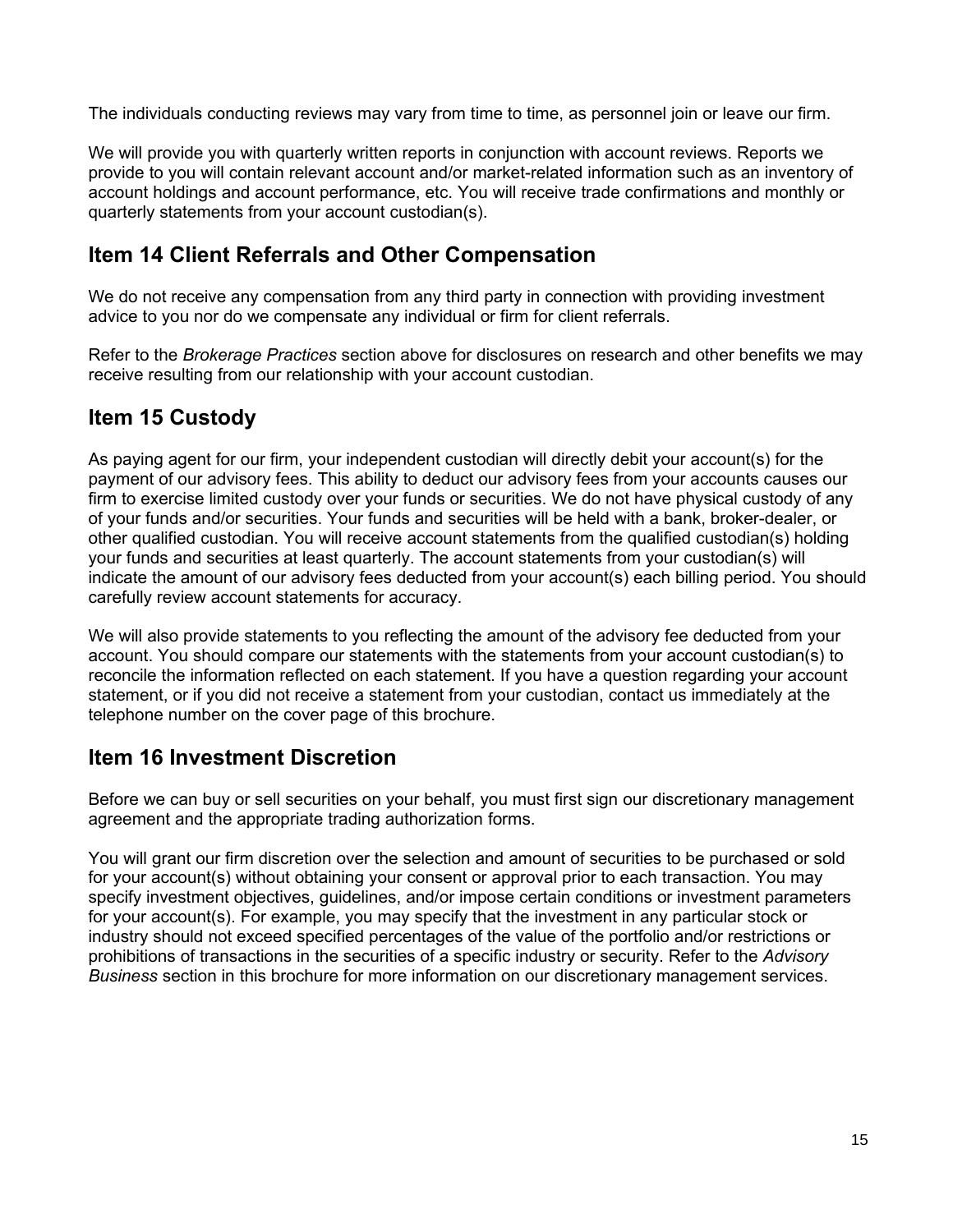## **Item 17 Voting Client Securities**

We will determine how to vote proxies based on our reasonable judgment of the vote most likely to produce favorable financial results for you. We seek to vote proxies in our clients' best interest. In voting proxies, we consider factors that we believe relate to your investment(s) and factors, if any, that are set forth in written instructions provided.

In general, we believe that voting proxies in accordance with the following guidelines, with respect to such routine items, is in the best interests of our clients. Accordingly, we generally votes for:

- The election of directors (where no corporate governance issues are implicated);
- Proposals that strengthen the shared interests of shareholders and management;
- The selection of independent auditors based on management or director recommendation, unless a conflict of interest is perceived;
- Proposals that we believe may lead to an increase in shareholder value;
- Management recommendations adding or amending indemnification provisions in charter or bylaws; and
- Proposals that maintain or increase the rights of shareholders.

We will generally vote against any proposals that we believe will have a negative impact on shareholder value or rights. If we perceive a conflict of interest, our policy is to notify affected clients so that they may choose the course of action they deem most appropriate.

A copy of our complete policy, as well as records of proxies voted, is available to you upon request.

Conflicts of interest between you and our firm, or a principal of our firm, regarding certain proxy issues could arise. If we determine that a material conflict of interest exists, we will take the necessary steps to resolve the conflict before voting the proxies. For example, we may disclose the existence and nature of the conflict to you, and seek direction from you as to how to vote on a particular issue; we may abstain from voting, particularly if there are conflicting interests for you (for example, where your account(s) hold different securities in a competitive merger situation); or, we will take other necessary steps designed to ensure that a decision to vote is in your best interest and was not the product of the conflict.

We keep certain records required by applicable law in connection with our proxy voting activities. You may obtain information on how we voted proxies and/or obtain a full copy of our proxy voting policies and procedures by making a written or oral request to our firm.

### **Item 18 Financial Information**

Our firm does not have any financial condition or impairment that would prevent us from meeting our contractual commitments to you. We do not take physical custody of client funds or securities, or serve as trustee or signatory for client accounts, and, we do not require the prepayment of more than \$500 in fees six or more months in advance. Therefore, we are not required to include a financial statement with this brochure.

We have not filed a bankruptcy petition at any time in the past ten years.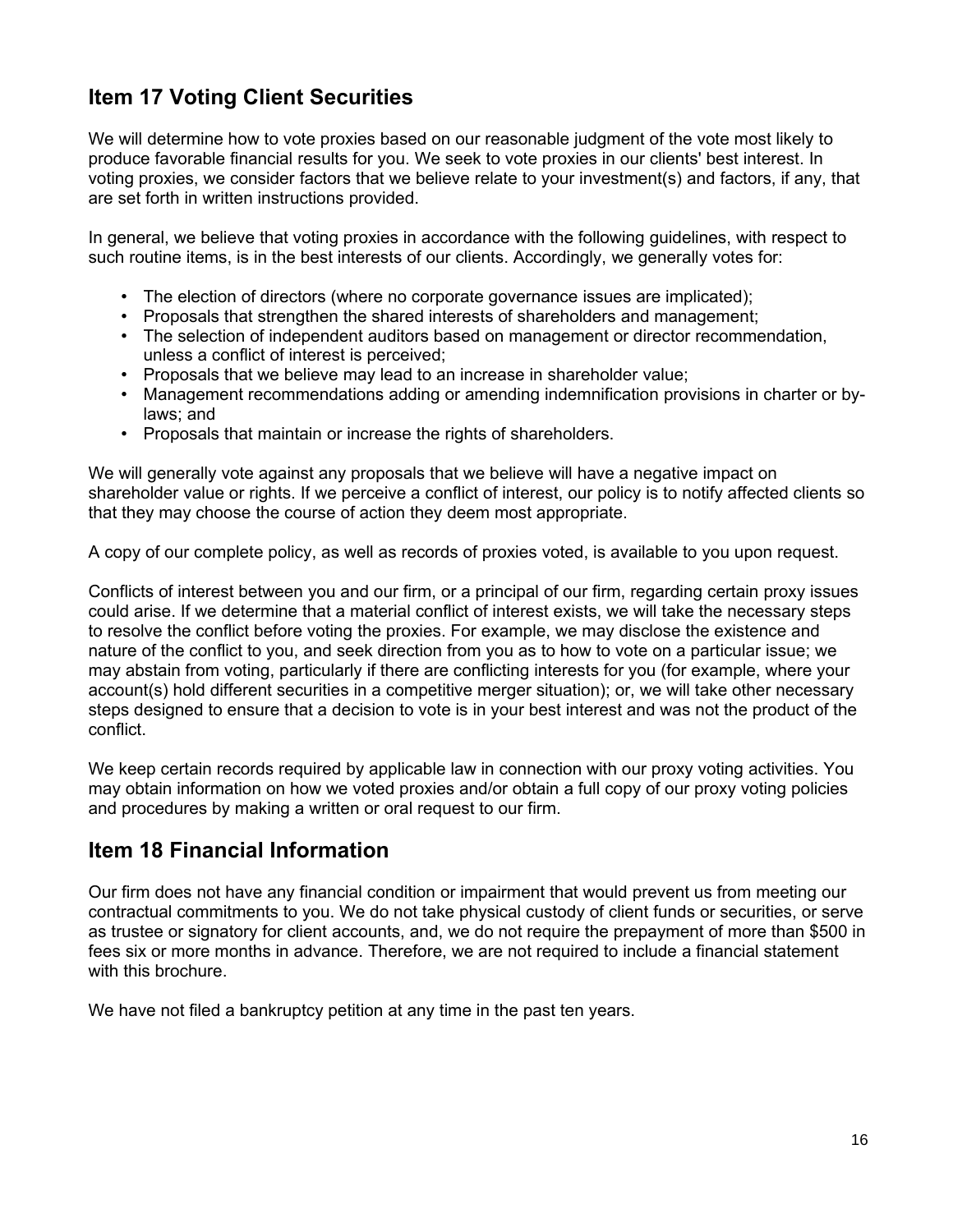## **Item 19 Requirements for State-Registered Advisers**

Refer to the Part(s) 2B for background information about our principal executive officers, management personnel and those giving advice on behalf of our firm.

Our firm is not actively engaged in any business other than giving investment advice that is not already disclosed above.

Neither our firm, nor any persons associated with our firm are compensated for advisory services with performance-based fees. Refer to the *Performance-Based Fees and Side-By-Side Management* section above for additional information on this topic.

Neither our firm, nor any of our management persons have any reportable arbitration claims, civil, selfregulatory organization proceedings, or administrative proceedings.

Neither our firm, nor any of our management persons have a material relationship or arrangement with any issuer of securities.

### **Item 20 Additional Information**

#### **Trade Errors**

In the event a trading error occurs in your account, our policy is to restore your account to the position it should have been in had the trading error not occurred. Depending on the circumstances, corrective actions may include canceling the trade, adjusting an allocation, and/or reimbursing the account.

#### **Class Action Lawsuits**

We do not determine if securities held by you are the subject of a class action lawsuit or whether you are eligible to participate in class action settlements or litigation nor do we initiate or participate in litigation to recover damages on your behalf for injuries as a result of actions, misconduct, or negligence by issuers of securities held by you.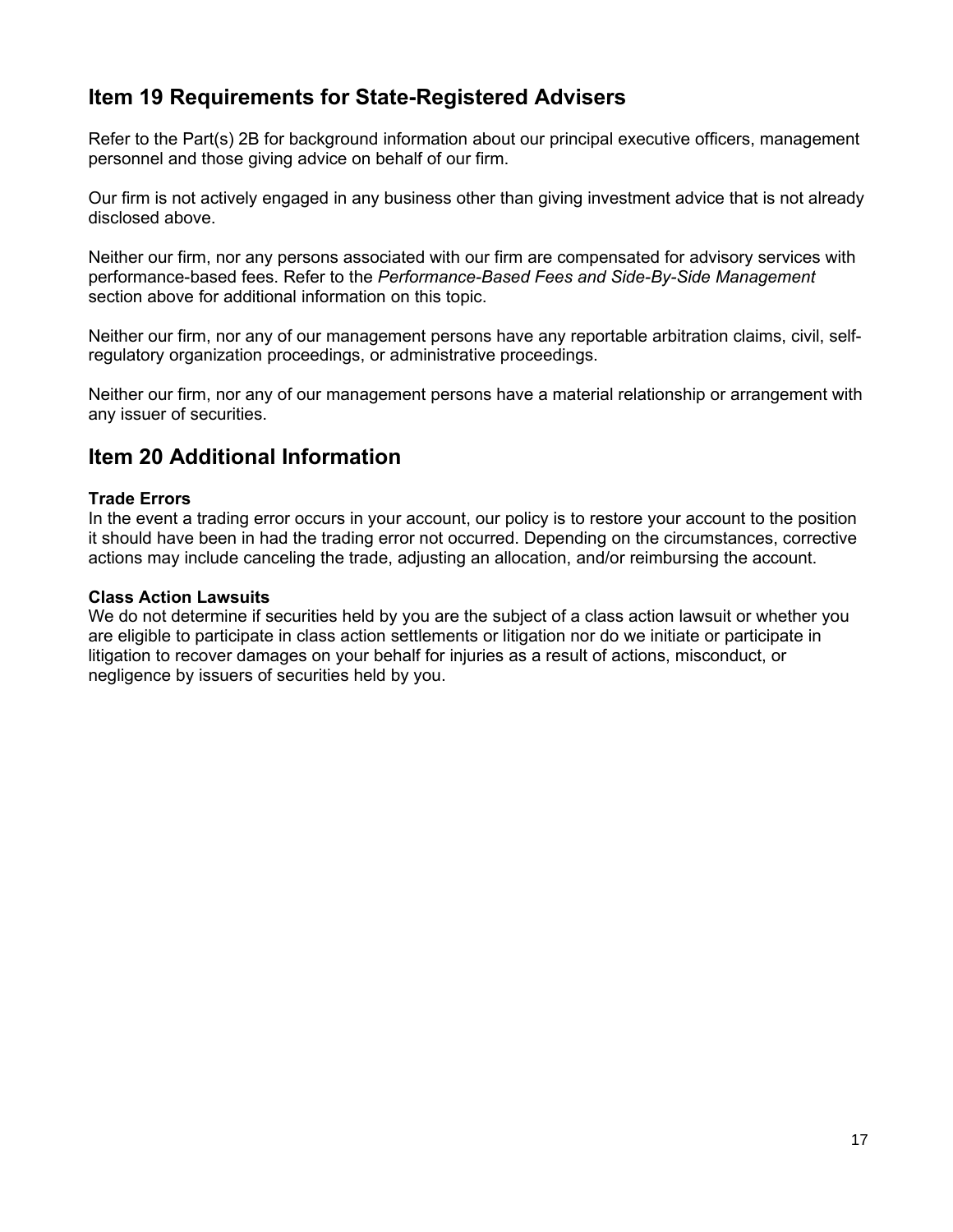**Dianne M. Martin, CFP® CRD# 1498894**

## **The Marin Group Inc.**

**1440 Dutch Valley Place, Suite 955 Atlanta, Georgia 30324** 

**Telephone: 404-607-8014 Facsimile: 404-872-9014 Email: [dianne@maringroup.com](mailto:dianne@maringroup.com)**

**March 11, 2020**

#### **FORM ADV PART 2B BROCHURE SUPPLEMENT**

This Brochure Supplement provides information about Dianne Martin and supplements THE MARIN GROUP INC. ("TMG") Brochure. You should have received a copy of that Brochure. Please contact us at (404) 607-8014, if you did not receive the Brochure of TMG. You can also contact Dianne if you have any questions about the content of this Supplement.

Additional information about the Dianne is available on the Investment Adviser Public Disclosure website at [www.adviserinfo.sec.gov.](http://www.adviserinfo.sec.gov/)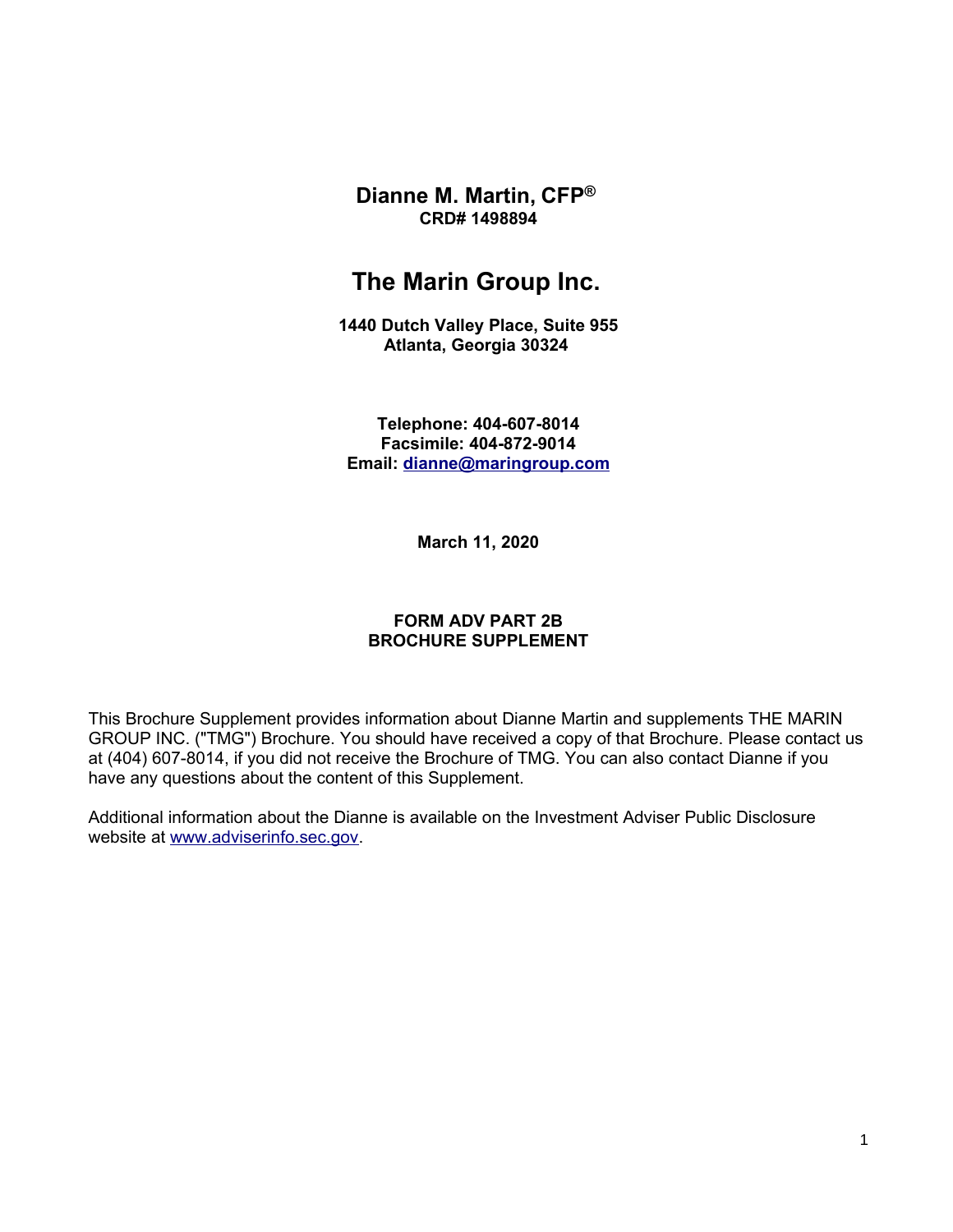## **Item 2 Educational Background and Business Experience**

Dianne M. Martin (year of birth 1957) is a Member and Portfolio Manager of TMG and also serves as the firm's Chief Compliance Officer. Dianne joined The Marin Group in 2008 as a Certified Financial Planner™ professional in 2008. Dianne served as a Manager of Content and Validation at Pre-Visor from 2000 to 2003 and then as a Financial Planner at Cornerstone Financial from 2003 to 2008. For six years, she taught a Retirement Planning class at Oglethorpe University in the Professional Financial Planning Program.

Dianne received a BS in Finance from the University of Tennessee in 1985 and a Master of Arts from the University of West Georgia in 1998. She then attended the Devry University, Keller Graduate School of Management, and received her Masters of Business Administration in 2003. Dianne also received her CERTIFIED FINANCIAL PLANNER™ certification\* in 2008.

\* The CFP® certification is granted by Certified Financial Planner Board of Standards, Inc. (CFP Board). To attain the certification, the candidate must complete the required educational, examination, experience and ethics requirements set forth by CFP Board. Certain designations, such as the CPA, CFA and others may satisfy the education component, and allow a candidate to sit for the CFP® Certification Examination. A comprehensive examination tests the candidate's ability to apply financial planning knowledge to client situations. Qualifying work experience is also required for certification. Qualifying experience includes work in the area of the delivery of the personal financial planning process to clients, the direct support or supervision of others in the personal financial planning process, or teaching all, or any portion, of the personal financial planning process.  $CFP^®$  professionals must complete 30 hours of continuing education accepted by CFP Board every two years.

## **Item 3 Disciplinary Information**

Dianne does not have any legal or disciplinary events material to a client's prospective client's evaluation.

## **Item 4 Other Business Activities**

Dianne is not engaged in any other business activities.

## **Item 5 Additional Compensation**

Other than stated above, Dianne has no other income or compensation to disclose.

## **Item 6 Supervision**

Gary L. Gerald is the Managing Member and Chief Executive Officer of TMG. Dianne M. Martin is a Member of TMG, and also serves as Chief Compliance Officer. Both are Portfolio Managers and serve on the investment committee.

Overall investment decisions are made as a team by the investment committee, and portfolio activity based on these decisions will be carried out by these individuals, as assisted by other staff members of the firm.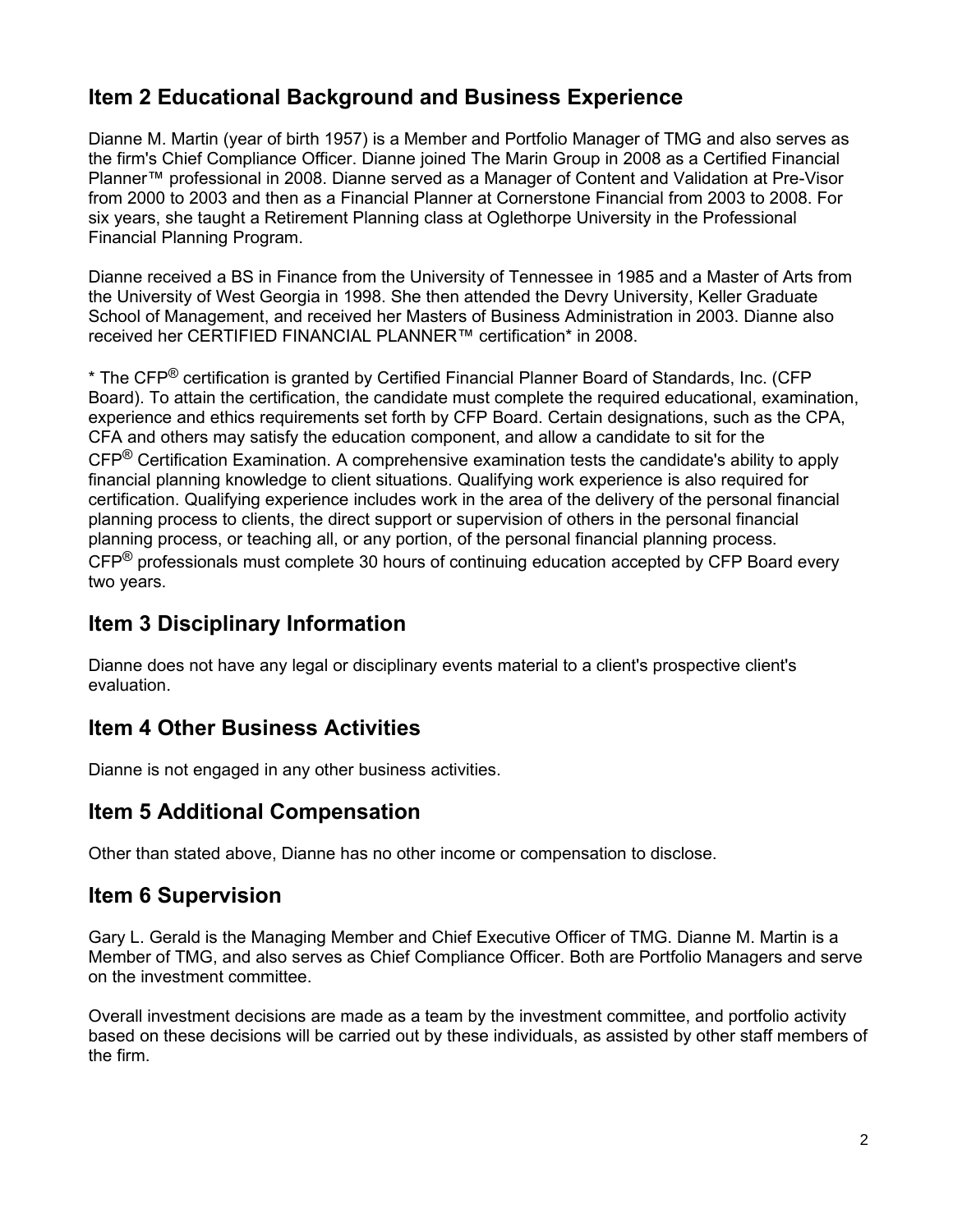As Chief Compliance Officer, Dianne is responsible for providing compliance oversight to the staff. She also participates as a team member in the investment and trading processes and may be contacted at (404) 607-8014.

### **Item 7 Requirements for State Registered Advisers**

In addition to Item 3 above, state-registered advisers are required to disclose all material facts regarding any event in which a supervised person of the firm was found liable in certain legal proceedings or was the subject of a bankruptcy petition. Dianne has no event to disclose with respect to this item.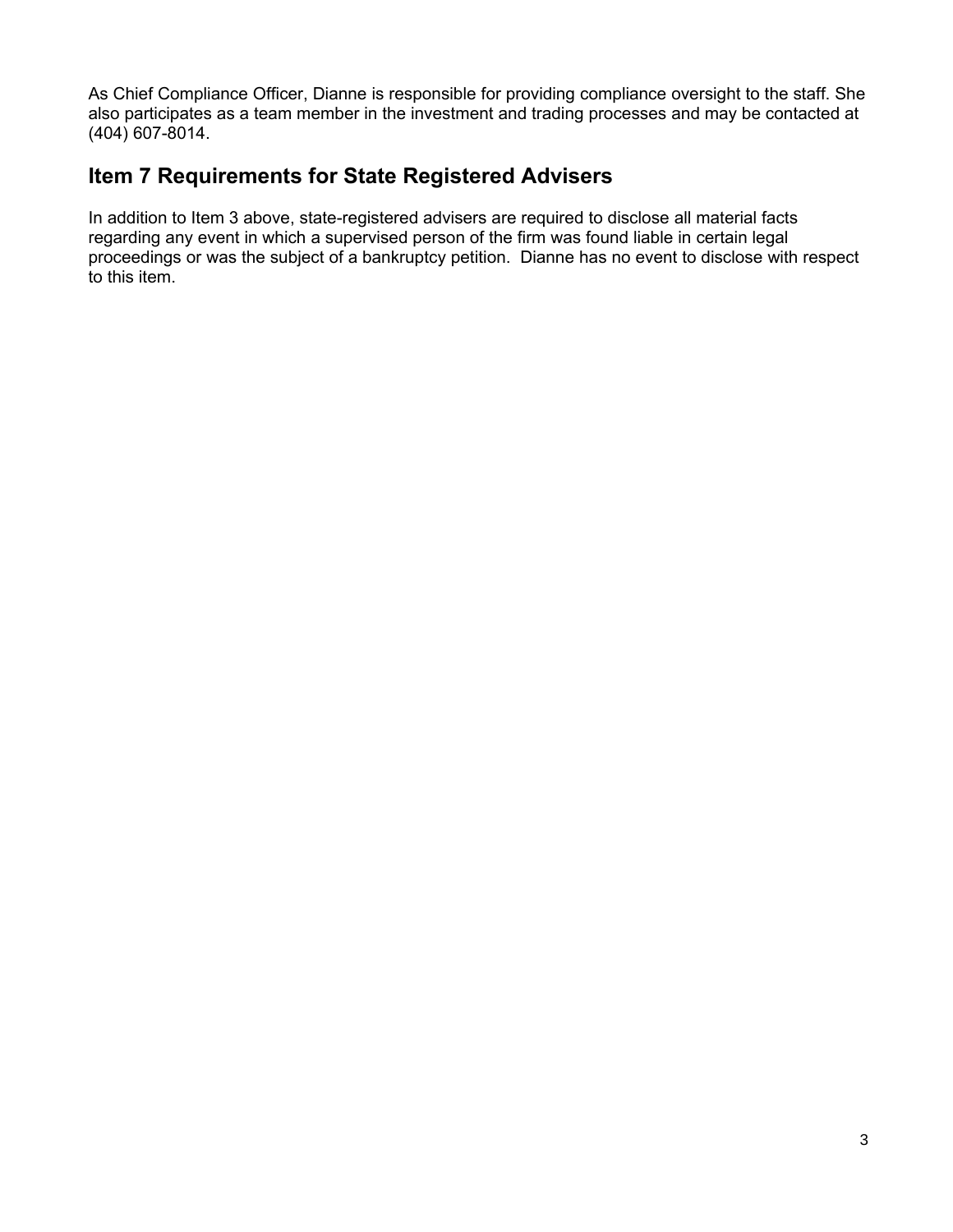**Gary Lee Gerald CRD# 1858283**

**58 Broad Street, #58C Charleston, South Carolina 29401**

# **The Marin Group Inc.**

**1440 Dutch Valley Place, Suite 955 Atlanta, Georgia 30324** 

**Telephone: 404-607-8014 Facsimile: 404-872-9014 Email: [gary@maringroup.com](mailto:gary@maringroup.com)**

**April 21, 2021**

#### **FORM ADV PART 2B BROCHURE SUPPLEMENT**

This Brochure Supplement provides information about Gary Gerald, and supplements THE MARIIN GROUP INC. ("TMG") Brochure. You should have received a copy of that Brochure. Please contact us at (404) 607-8014, if you did not receive the Brochure of TMG. You can also contact Gary if you have any questions about the content of this Supplement.

Additional information about Gary is available on the Investment Adviser Public Disclosure website at [www.adviserinfo.sec.gov.](http://www.adviserinfo.sec.gov/)